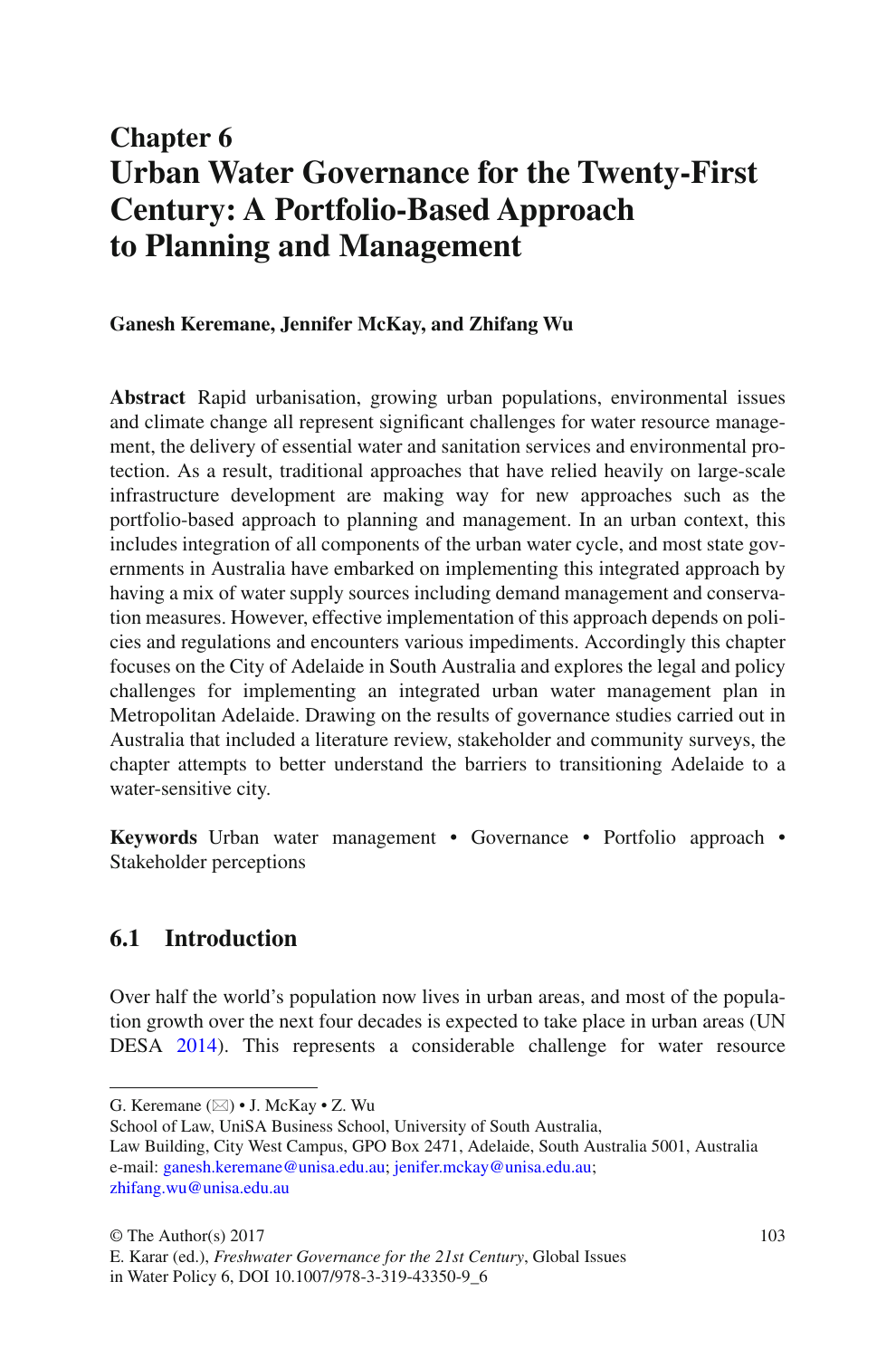management, the delivery of essential water and sanitation services and environmental protection. To help meet these challenges and better serve both economic and environmental objectives, there is a need to employ a broader range of tools than in the past. This means that traditional approaches which have relied heavily on large- scale infrastructure development (dams, levees and conveyance facilities) have to make way for a new integrated approach – integrated urban water management (IUWM) – which is the integration of all components of the urban water cycle. This integration takes place within the city's urban development and in the context of wider basin management to achieve sustainable economic, social and environmental goals (Bahri [2012 ;](#page-22-0) World Bank [2012 \)](#page-24-0). Consequently, there is a shift in urban water management from a system relying on climate-dependent traditional water resources to a portfolio system that uses several sources. The portfolio paradigm includes both demand and supply management measures, and Table [6.1](#page-2-0) compares the "old" and "new" paradigms of urban water management.

 However, implementation of this approach encounters various impediments that are mostly related to governance. Governance of water resources is a long-term and complex affair involving different levels of actors at different scales, from households, irrigators and industries to the governments (Laban 2007; McKay 2007). The interactions between these actors should be considered when promoting local water governance (Laban [1994](#page-23-0) , [2007](#page-23-0) ), and this is true in the case of both rural and urban water management context. This chapter focuses on the latter, and using Adelaide City in South Australia as a case study, it attempts to explore the legal and policy challenges for implementing an IUWM plan in Metropolitan Adelaide.

# *6.1.1 Urban Water Management in Australia*

 Australia, like many countries around the world, has embarked on implementing the IUWM approach to supply and secure water for urban areas. The overall strategy is to develop efficient and flexible urban water systems by adopting a holistic approach in which all components of the urban water cycle are integrated and includes a mix of water supply sources – freshwater (surface water, groundwater) and produced water (desalinated water, stormwater and treated effluent).

 In Australia, urban water reform is one of the eight key elements of the National Water Initiative (NWI) which is a joint commitment by all states and territory governments and the Australian Government to manage surface water and groundwater resources for rural and urban use and optimise economic, social and environmental outcomes (COAG 2004). The initiative created a coherent and comprehensive framework for the management of Australia's water resources; specifically, paragraph 92 of the NWI aims to identify and develop innovative ways of managing and achieving more efficient water use in our cities. Furthermore, the Initiative recognises a nested relationship between three related terms: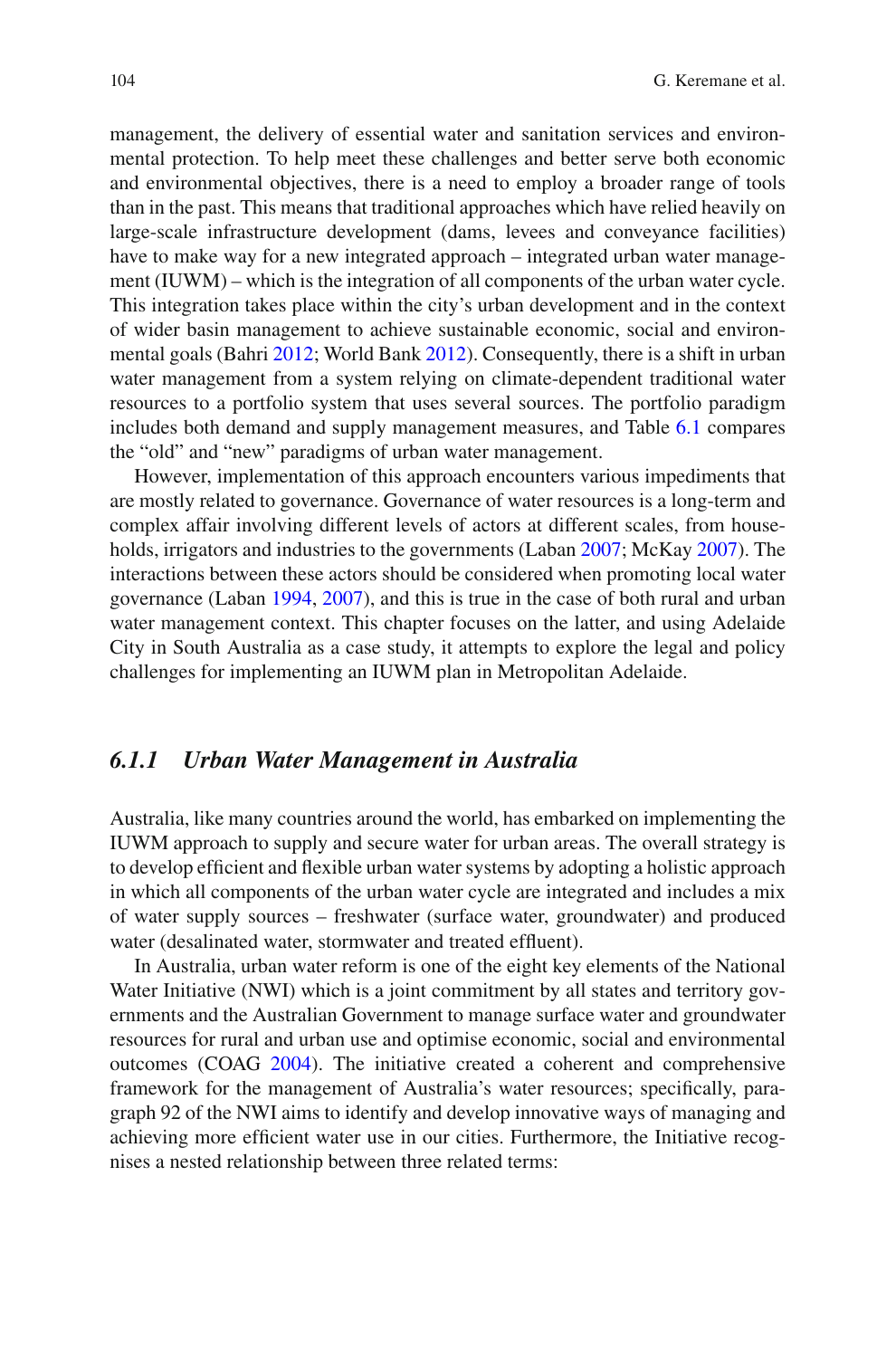| Old paradigm                                                                                                                                           | New paradigm                                                                                                                                          |
|--------------------------------------------------------------------------------------------------------------------------------------------------------|-------------------------------------------------------------------------------------------------------------------------------------------------------|
| Stormwater is a nuisance                                                                                                                               | Stormwater is a resource                                                                                                                              |
| Convey stormwater away from urban area as<br>rapidly as possible.                                                                                      | Harvest stormwater as a water supply and<br>infiltrate or retain it to support aquifers,<br>waterways and vegetation                                  |
| One use                                                                                                                                                | Reuse and reclamation                                                                                                                                 |
| Water follows one-way path from supply, to<br>a single use, to treatment and disposal, to the<br>environment                                           | Water can be used multiple times for fit to use<br>purposes                                                                                           |
| Build to demand                                                                                                                                        | Manage demand                                                                                                                                         |
| It is necessary to build more capacity as<br>demand increases                                                                                          | Demand management opportunities are real and<br>increasing. Take advantage of all cost-effective<br>options before increasing infrastructure capacity |
| Limit complexity and employ standard<br>solutions                                                                                                      | Allow diverse solutions                                                                                                                               |
| Small number of technologies by urban<br>water professionals defines water<br>infrastructure                                                           | Decision-makers are multidisciplinary. Allow<br>new management strategies and technologies                                                            |
| Integration by accident                                                                                                                                | Physical and institutional integration by design                                                                                                      |
| Physically, water supply, wastewater and<br>stormwater are separated. However, they<br>may be managed by the same agency as a<br>matter of coincidence | Linkages must be made between water supply,<br>wastewater and stormwater, which require highly<br>coordinated management                              |
| Collaboration meant public relations                                                                                                                   | Collaboration means engagement                                                                                                                        |
| Approach other agencies and public when<br>approval or prechosen solution is required                                                                  | Enlist all stakeholders (other agencies and<br>public) in search for effective solutions                                                              |

<span id="page-2-0"></span> **Table 6.1** The "old" and "new" paradigms of urban water management

Source: Pinkham (1999)

- 1. Integrated urban water cycle management (paragraph 92(iv))
- 2. Water-sensitive urban design [paragraph 92(i)]
- 3. Water-sensitive urban developments [paragraphs 92(ii) and (iii)]

 The National Water Commission (NWC) in consultation with NWI parties and the Urban Water Advisory Group provided working definitions of the three terms to assist the NWI parties and consequently integrated urban water management is defined as:

 The integrated management of all water sources, to ensure that water is used optimally within a catchment resource, state and national policy context. It promotes the coordinated planning, sustainable development and management of water, land and related resources (including energy use) that are linked to urban areas. It directs the application of Water Sensitive Urban Design principles within existing and new urban environments. (NWC [2007 \)](#page-23-0)

 This "paradigm shift" in Australia is largely attributed to a group of key individuals in Western Australia (Mitchell 2006: 590). According to the author, in the early 1990s, these individuals were calling for a new approach to urban planning and design, based on the premise that conventional water supply, sewerage and drainage practices that rely on conveyance and centralised treatment and discharge systems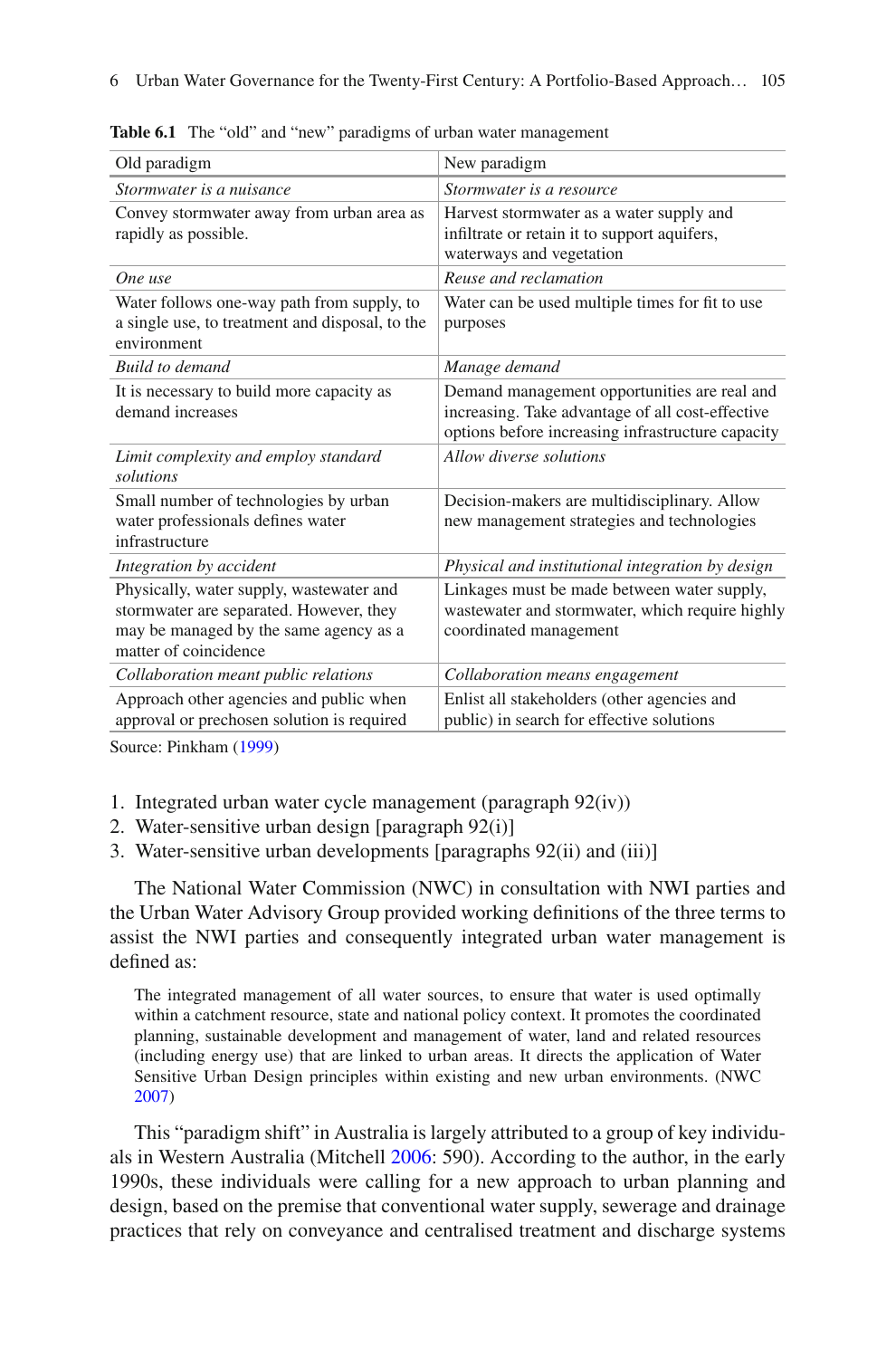cannot be sustained in the long term. Over the years, the integrated approach to urban water management has received impetus from the governments at all levels. In addition to the NWI signed in 2004, the Council of Australian Governments (COAG) in 2009 agreed to increase its efforts to accelerate the pace of urban water management reform and as a result adopted the National Urban Water Planning Principles outlined below:

- Deliver urban water supplies in accordance with agreed levels of service.
- Base urban water planning on the best information available at the time and invest in acquiring information on an ongoing basis to continually improve the knowledge base.
- Adopt a partnership approach so that stakeholders are able to make an informed contribution to urban water planning, including consideration of the appropriate supply/demand balance.
- Manage water in the urban context on a whole of water cycle basis.
- Consider the full portfolio of water supply and demand options.
- Develop and manage urban water supplies within sustainable limits.
- Use pricing and markets, where efficient and feasible, to help achieve planned urban water supply/demand balance.
- Periodically review urban water plans.

 The aim of these principles is to provide Australian governments and water utilities with the tools to develop plans to manage the supply/demand balance of a reticulated supply for an urban population. Therefore adoption of a portfolio water supply approach is a high policy priority for all the state governments in Australia.

 However, implementation of this approach depends on policies and regulations and encounters various impediments. From the literature related to urban water management, it is evident that while progress on the scientific and technical aspects related to IUWM has been admirable, there are significant institutional aspects that need equal attention. Our own studies on water governance in Australia (McKay 2005, [2007](#page-23-0)), particularly on urban water management (Keremane et al. 2011; Wu et al. [2012 ;](#page-24-0) Keremane et al. [2014 \)](#page-23-0), and other studies (e.g. Maksimović and Tejada-Guibert  $2001$ ; Brown et al.  $2006$ ; Mitchell  $2006$ ) have identified a wide range of social and institutional barriers to adoption, including insufficient practitioner skills and knowledge, organisational resistance, the lack of political will, limited regulatory incentives and the lack of institutional capacity. Unlike other countries, in Australia the water reforms have led the state governments and their agencies to better align planning and development requirements with an integrated approach to the management of the urban water cycle, but a range of governance factors including regulatory conditions, management systems and institutional arrangements are impeding new practices. Furthermore, there are acute path dependency issues introspectively for each state and hence federal, state and private sector relations issues. According to Dovers (2008) water institutions in Australia generally operate within an institutional system that is consistent with past rather than present knowledge and imperatives. With regard to urban water management, "the co-evolution of institutions and large-scale technological infrastructure generates an interdepen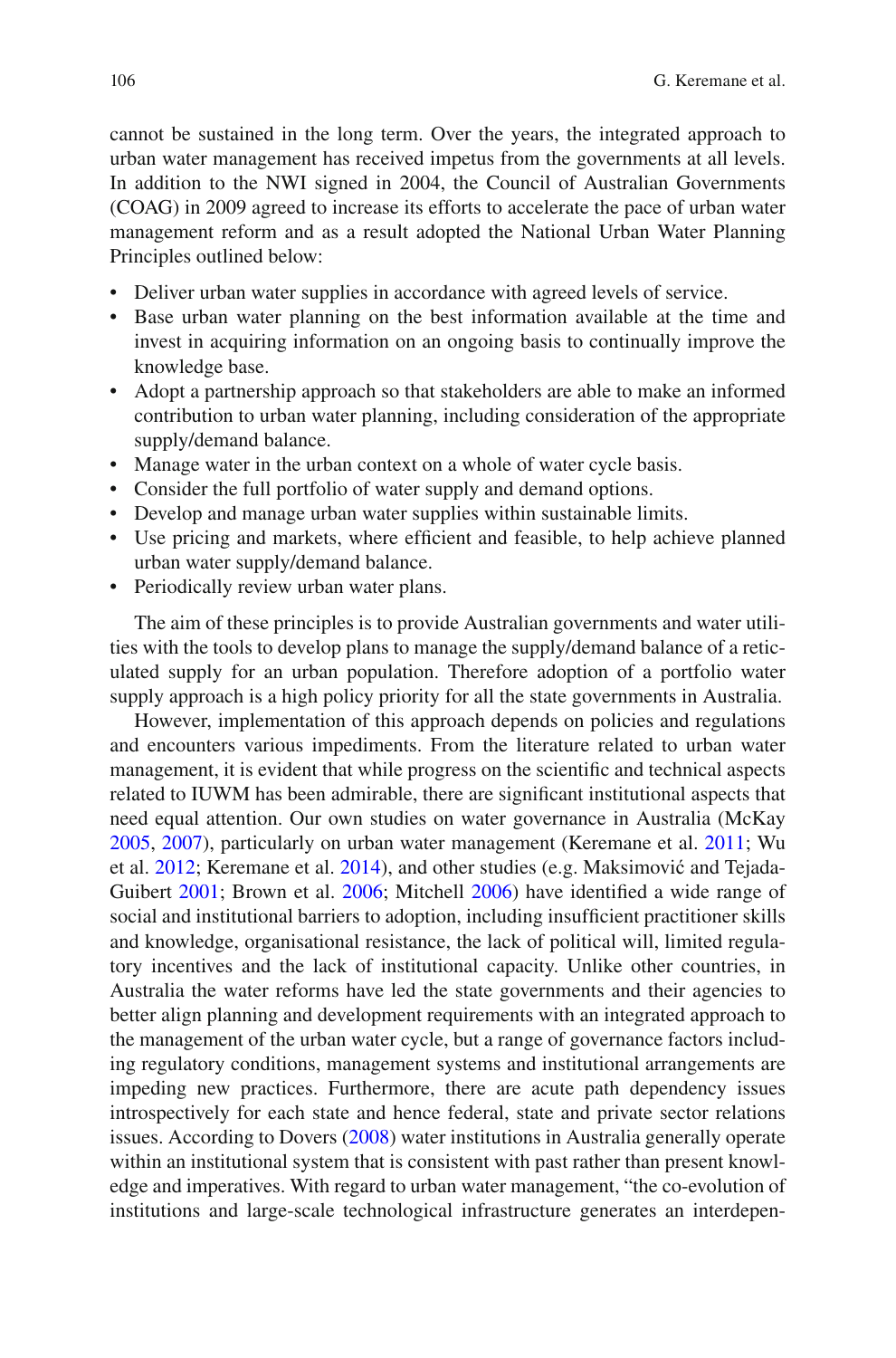dence that makes urban water regimes resistant to change" (Wallington et al. 2010). However, in recent times many new proposals such as a harmonised system of laws and privatisation of public infrastructure are on the table (Infrastructure Australia [2013 \)](#page-23-0); the privatisation issue is discussed in more detail later in the chapter.

 While it is widely acknowledged that it is time for new approaches, such new approaches are able to evolve within a dialogue-based system as demonstrated with the Basin Plan which was embedded in several state-based Australian multistakeholder processes. Nevertheless, Australia has the institutions and the democratic structure to form models to enable the transition to a portfolio approach. Most state governments in Australia have embarked on implementing IUWM by having a portfolio of water supply sources. This chapter focuses on the state of South Australia, which is already a well-recognised leader in many aspects of urban water management, particularly stormwater harvesting and reuse, and wastewater reuse. Furthermore, in October 2014 the South Australian Government released an issues paper that stated the Government's commitment to furthering the urban water management reforms by developing an innovative integrated urban water management plan for Greater Adelaide. (DEWNR [2014 :](#page-22-0) 3). Accordingly, this chapter attempts to explore the legal and policy challenges for implementing an integrated urban water management plan in Adelaide.

# **6.2 Method**

 As mentioned earlier, this chapter is based on our previous work related to water governance in Australia, particularly two studies: (1) a legal and governance study to identify governance challenges and potential options to support the implementation of an IUWM plan in Adelaide and (2) examining urban community perspectives about water governance in Australia. The first study included a national and international review of literature on institutional arrangements for diversifying the water supply source portfolio, face-to-face discussions and an online survey of key actors representing different stakeholders/agencies (e.g. SA Water, DEWNR, local council, etc.) that are involved in delivering safe and secure water and wastewater services to Metropolitan Adelaide (see Table 6.2).

 The second study was an online survey of urban communities in three Australian cities, namely, the cities of Salisbury and Charles Sturt in South Australia and City of Gold Coast in Queensland. The online survey was conducted using an e-mail list bought from a permission-based and research-only internet panel of a marketing company. This meant that e-mails were sent only to those people who had subscribed to receive e-mails from this company for research purposes. Respondents were offered an incentive to enter into a draw for one of eight Coles gift vouchers each valued at AUD\$50. In total, the survey was sent to 6 000 randomly selected e-mail addresses, with 370 valid responses. We acknowledge that the response rate (6.22 %) is low, and thus the results are likely to be biased. Also, the e-mail addresses bought were from three specific locations in Australia and hence cannot be generalised. We note these as the limitations of this study.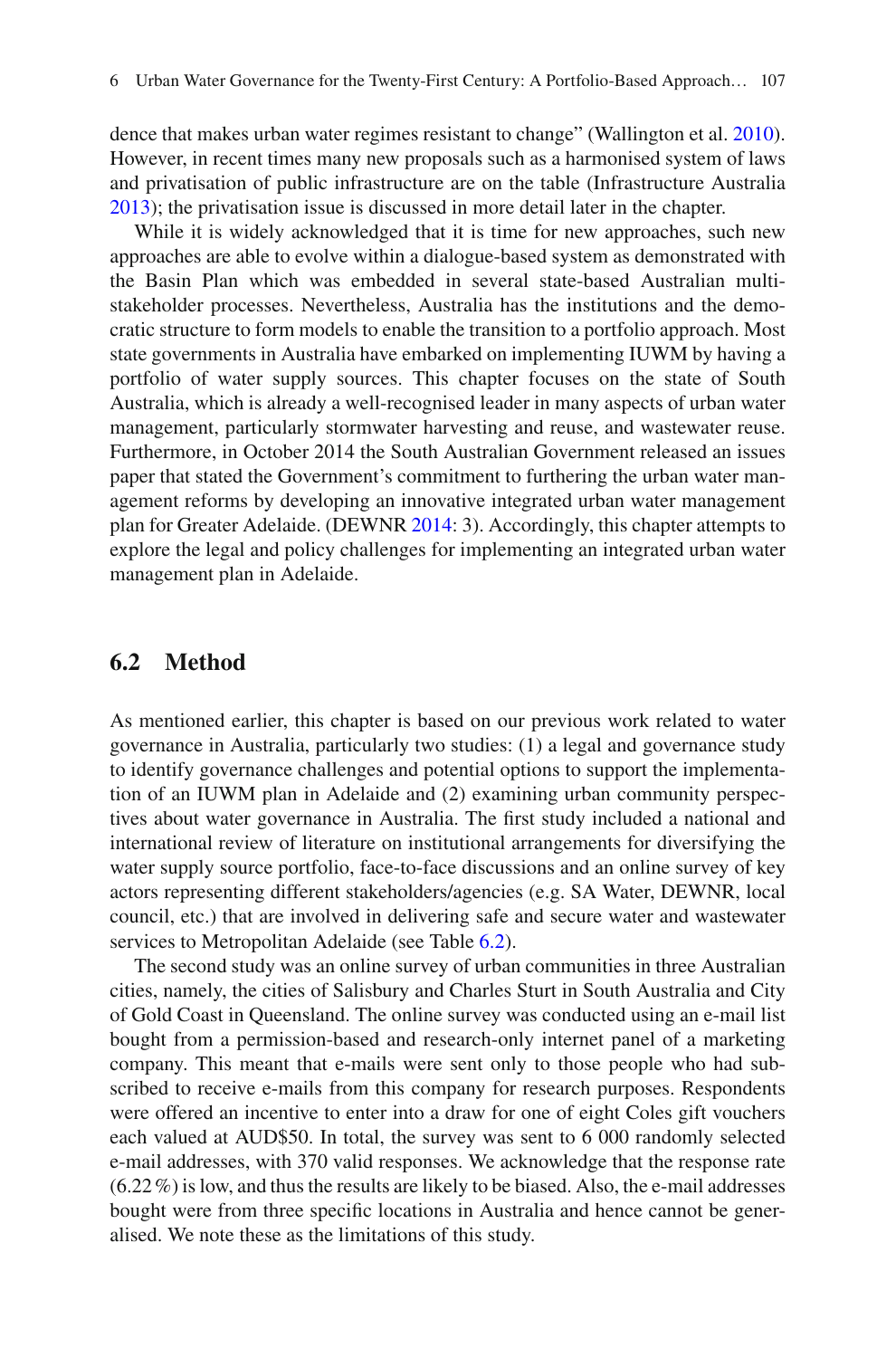| Stakeholder agencies                                                 |
|----------------------------------------------------------------------|
| SA Water (9)                                                         |
| Department of Environment, Water and Natural Resources (5)           |
| Environment Protection Authority (3)                                 |
| Department of Primary Industries and Regions (2)                     |
| Essential Services Commission of South Australia (1)                 |
| Stormwater Management Authority (1)                                  |
| SA Health (1)                                                        |
| Department of Planning, Transport and Infrastructure (1)             |
| Conservation Council of South Australia (1)                          |
| Adelaide and Mount Lofty Ranges NRM Board (1)                        |
| Local governments <sup>a</sup> $(13)$                                |
| International Centre of Excellence in Water Resources Management (3) |
| Private sector through the Water Industry Alliance (14)              |
|                                                                      |

<span id="page-5-0"></span> **Table 6.2** List of key stakeholders participating in the study

Notes: Figures in parenthesis indicate the number of representatives

a There are 17 city councils in Metropolitan Adelaide, and 13 participated in the study

# **6.3 Findings**

 Australia, as discussed above, has embarked on implementing the IUWM approach to supply and secure water for urban areas. The overall strategy is to develop efficient and flexible urban water systems by adopting a holistic approach in which all the components of the urban water cycle are integrated and includes a mix of water supply sources – freshwater (surface water, groundwater) and produced water (desalinated water, stormwater and treated effluent). For example, in Victoria, Melbourne has access to a diverse range of water sources, many of which are available within the city (metropolitan) boundaries. These include groundwater, urban stormwater, rainwater (roof runoff), recycled wastewater and desalinated water. Similarly, the water supply mix in Adelaide (the city under study) includes seven sources of water listed below and demands management measures:

- Two surface water sources Adelaide and Mount Lofty Ranges catchment and the Murray River
- Groundwater sources
- Produced or "new" water sources desalinated water, recycled wastewater and stormwater and
- Rainwater/roof water

 The objective is to secure water supply to the cities now and in the future. However, implementation is the challenge because management of water in Australia is a complex process; the following section provides an overview of the complexity.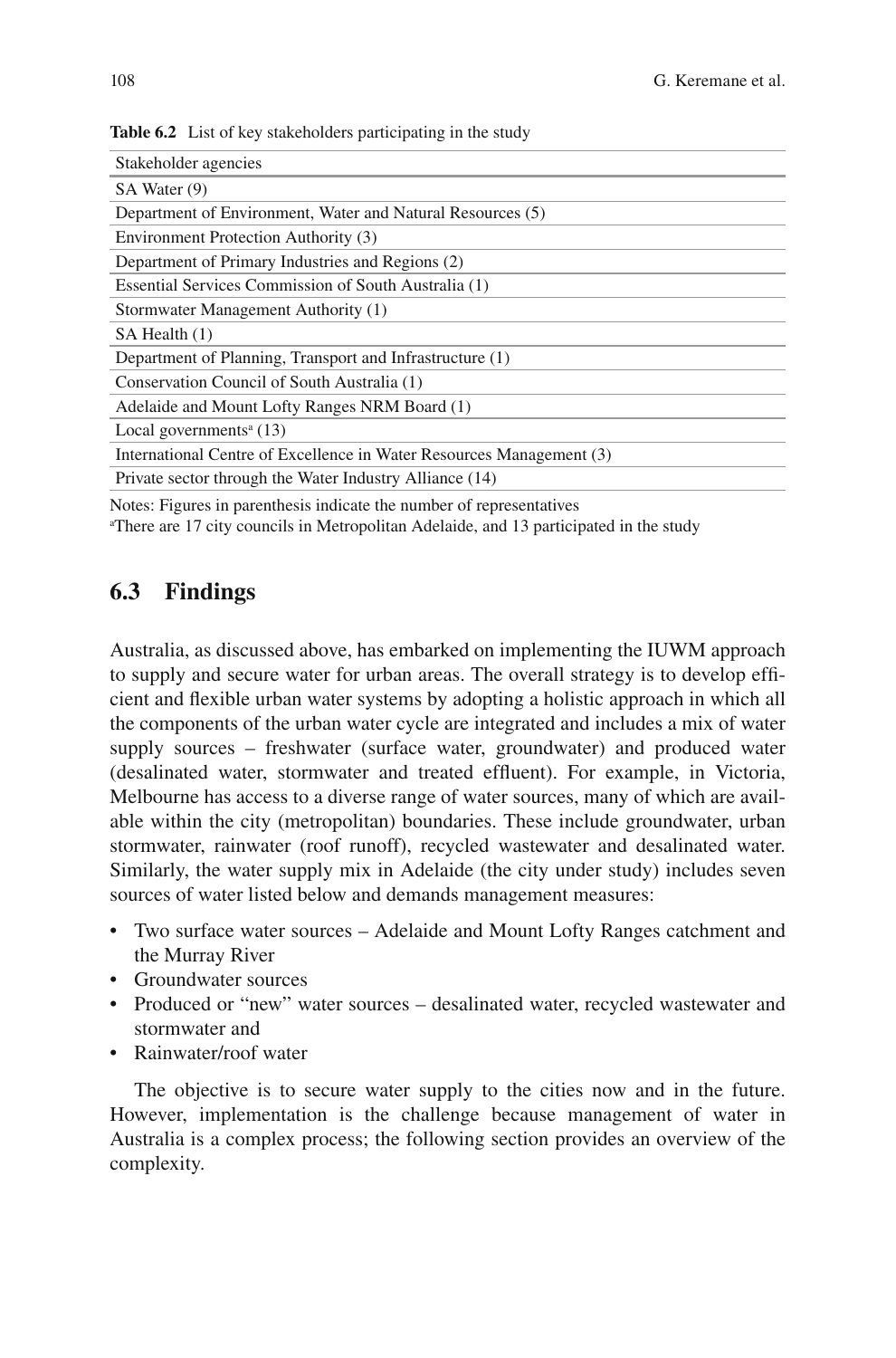# *6.3.1 Water Management in Australia: Institutional and Regulatory Model*

 Water management in Australian states and territories is the responsibility of various government agencies, water authorities and water utilities. Responsibility for regional and local water management lies with various organisations, including catchment management authorities, rural water utilities and local water utilities. These organisations undertake a range of regulatory, administrative and governance functions, and as a result there are different institutional models for water management. Regarding ownership of the assets and operations, state or local governments own all the water utilities in Australia. With the exception of some irrigation schemes, there has been little privatisation in the water sector. Australia also has an effective regulatory regime to protect public and environmental health along with an economic regulator in each state assigned with the responsibility both for prices and for customer service standards. More details of these arrangements are discussed later in the chapter.

 The water industry in Australia operates under state laws, and as a result, different states and territories have introduced such reforms at different rates and in different ways (Srivastava 2004). Because of power sharing, each state government has created its own unique system for the allocation and use of water, and so the bodies providing water, gas and electricity have become powerful in each state, with little evidence of working together (McKay and Halanaik [2003](#page-23-0)). This has led to issues related to sharing of water resources, which in turn has forced the states to form agreements such as the Murray-Darling Basin Agreement and the Border Ranges Agreement (McKay [2002](#page-23-0)). This subsequently moved to a further set of reforms within the Australian water sector, and since 1992 the Australian Government has embarked on two phases of ambitious reform of state laws and policies for water management: the first in 1994, known as the Council of Australian Governments (COAG) reforms, and the second in 2004, known as the National Water Initiative reforms (McKay 2006, [2007](#page-23-0); Hussey and Dovers [2006](#page-22-0)). This was followed by the passing of the *Water Act 2007* (Commonwealth) which set down a detailed regime for the use and management of Australia's water resources, most significantly through requiring the development of a "Basin Plan" (Kildea and Williams 2010). The Basin Plan was adapted by the Minister in 2012, and it envisages an integrated approach across jurisdictions. However, much of its implementation will take place through state water resource plans (Kildea and Williams [2010](#page-23-0)).

 Furthermore, water management in the states and territories is the responsibility of various government agencies, water authorities and water utilities. Responsibility for regional and local water management lies with various organisations, including catchment management authorities, rural water utilities and local water utilities. These organisations undertake a range of regulatory, administrative and governance functions. Accordingly, across Australia there are different institutional models for urban water management. For example, in both Western Australia and the Northern Territory, the water service provider owns and operates its assets. In South Australia, the water service provider owns the assets, but operation and maintenance of the infrastructure have been outsourced through a long-term contract to a consortium of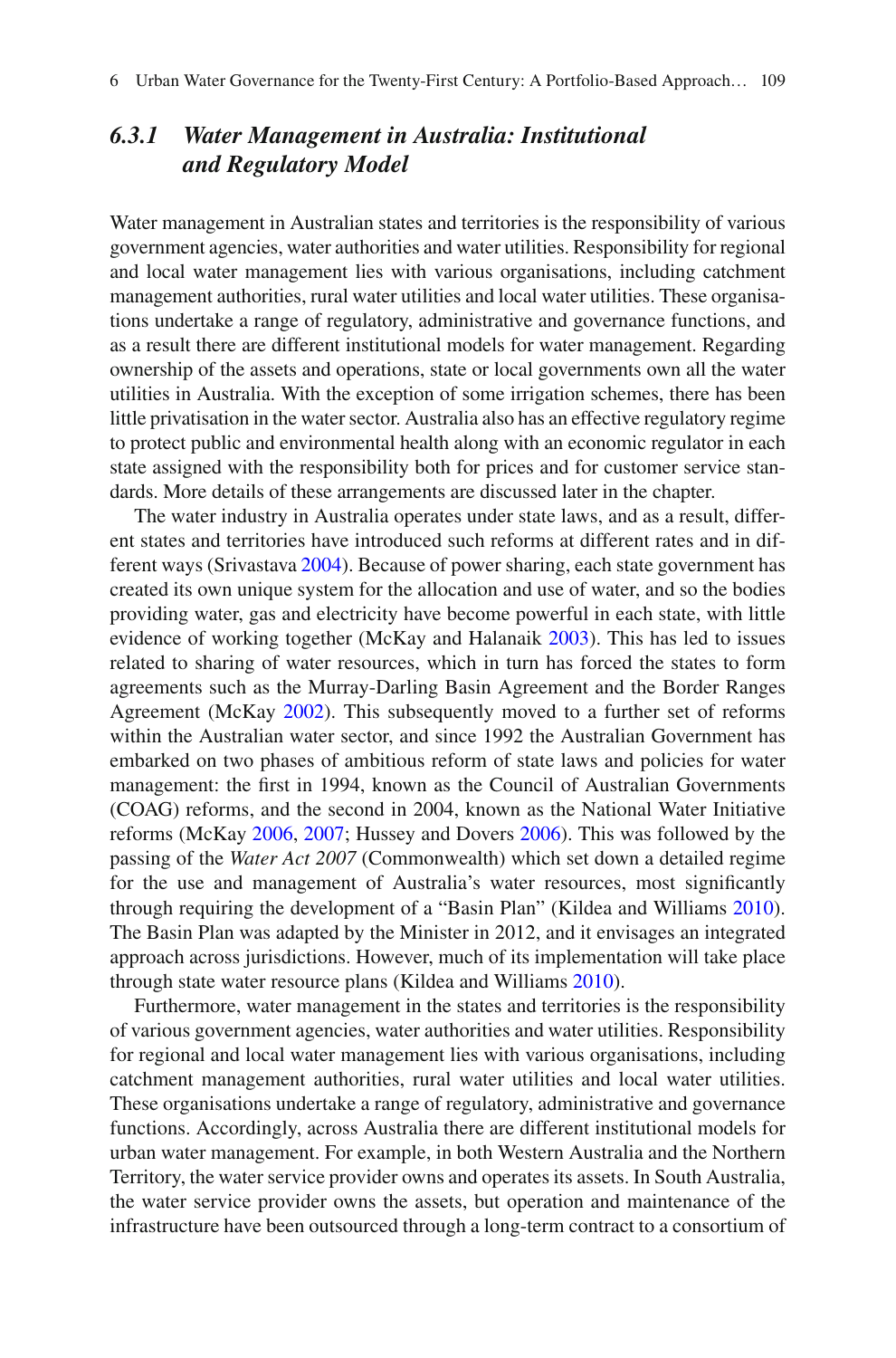| Regions                         | Water and wastewater service providers                                                                                                              |
|---------------------------------|-----------------------------------------------------------------------------------------------------------------------------------------------------|
| New South Wales                 | State-owned utilities, statutory authorities, local governments                                                                                     |
| Victoria                        | State-owned utilities, regional water authorities                                                                                                   |
| Oueensland                      | State-owned utilities, statutory authority, local governments, state-<br>owned waterboards, drainage boards, bore waterboards, private<br>companies |
| South Australia                 | State-owned utility, local governments                                                                                                              |
| Western Australia               | State-owned utility, statutory authorities                                                                                                          |
| Tasmania                        | Local government-owned utility                                                                                                                      |
| Australian Capital<br>Territory | State-owned utility                                                                                                                                 |
| Northern Territory              | State-owned utility                                                                                                                                 |

 **Table 6.3** Institutional structure of water and wastewater service provision in Australia

Source: LECG Limited Asia Pacific [2011](#page-23-0); NWC 2012; DEWS [2013](#page-22-0)

private firms  $-$  ALLWATER. In the Australian Capital Territory (ACT), the water and sewerage assets and business are owned and operated by ACTEW Corporation (ACTEW), which is owned by the ACT Government. Table 6.3 indicates the institutional arrangements in all the Australian states. With respect to ownership and operations, state or local governments own all the water utilities in Australia. With the exception of some irrigation schemes, there has been little privatisation in the water sector. However, there has been restructuring and institutional role separation within the public sector departments. The public sector departments have been transformed to corporations, subject to the same laws that govern the private sector and with clear commercial objectives (Srivastava 2004). Further, a number of water utilities have contracted out their design, construction and various operational roles to the private sector through service or management contracts.

 Regarding the regulatory models, Australia has a variety of regulatory regimes: health regulation, environmental regulation and economic regulation. An economic regulator has the responsibility both for prices and for customer service standards. The emerging trends and practices in Australia with respect to economic regulation show a clear shift towards independent regulation, and most of the state and territory jurisdictions favour a multi-sector approach. For health regulation, in almost all the states, the health department controls compliance with national water and sewage quality standards. Environmental regulation comes under an Environment Protection Authority/Agency (EPA) in all states, except in Western Australia and the Northern Territory, where it is the responsibility of a government department.

# *6.3.2 Governance Challenges in Implementing the IUWM Plan in Adelaide*

A review of the literature suggests that there are significant institutional aspects that need equal attention while implementing an integrated urban water management strategy. Accordingly, a study was conducted in South Australia to assess the legal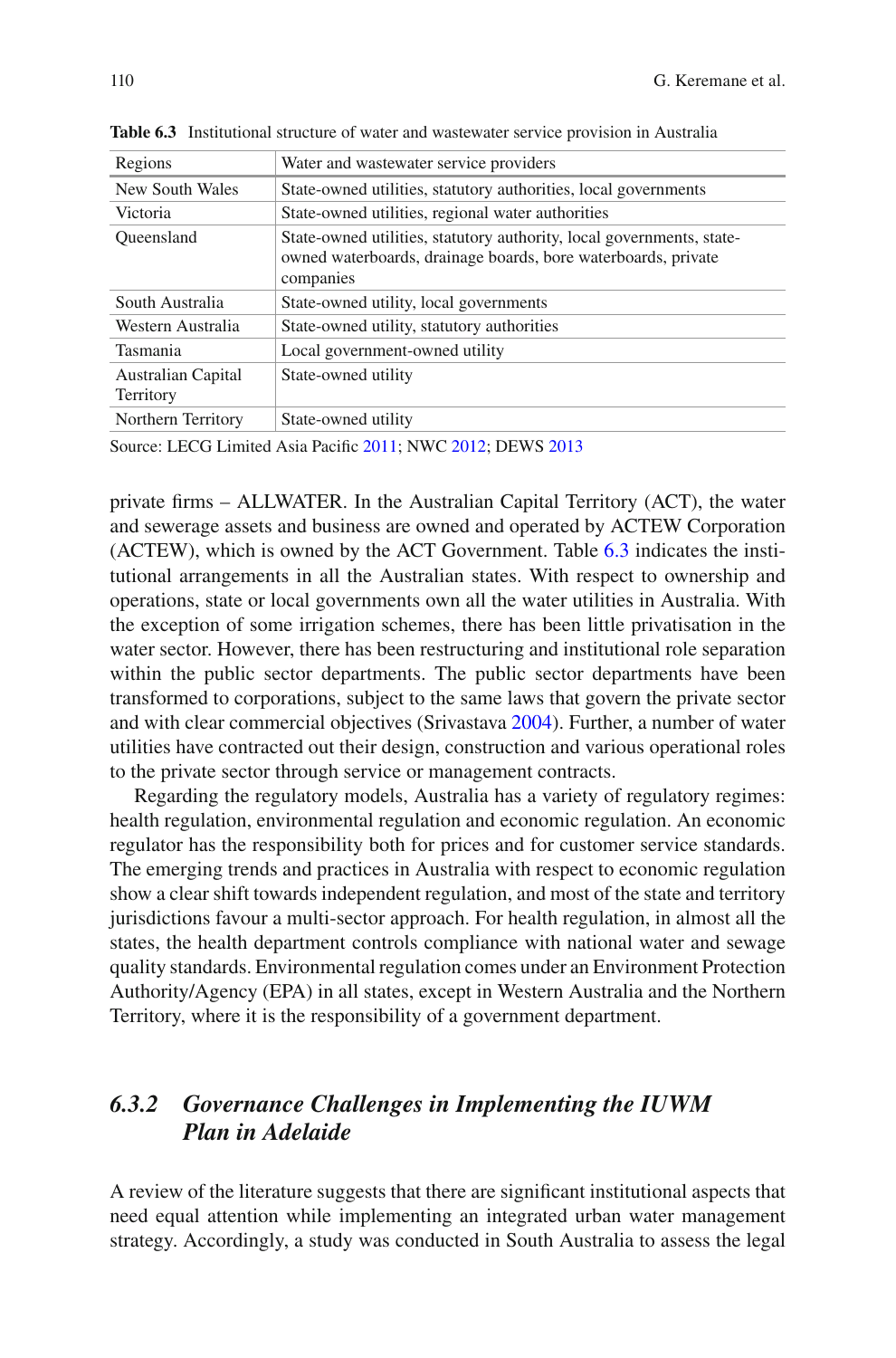and governance implications of IUWM and to explore the management issues related to diversifying the supply portfolio in Metropolitan Adelaide from institutional perspectives. The idea was to work with key stakeholders in government and the private sector to identify challenges and possible solutions, based on South Australian law and national and international experience. Solutions for implementation could include legislative (changes to the law), regulatory (changes in the way the law is implemented) and institutional (changes in the governance of water supply and management) aspects. As indicated in Table [6.2](#page-5-0) , the stakeholders who took part in the study were from a breadth of organisations involved in urban water management, thereby providing a good representation of the South Australian urban water sector. Moreover, they all had significant experience in planning and operating their systems in the face of uncertainties associated with future hydrology, weather, available water supply and projected water demand (which was a main selection criterion for participation). Table [6.4](#page-9-0) summarises the major issues and potential solutions for implementing an integrated strategy in Adelaide, South Australia. These data were drawn from the literature review and the interviews. The following section discusses these issues in detail from the point of view of the key stakeholders.

#### **6.3.2.1 Challenges to Implementing the IUWM Plan in Adelaide**

 The challenges and potential solutions to facilitating the implementation of IUWM in Adelaide were identified through preliminary discussions with the stakeholders. Literature reviews and documentary analyses also informed this process. For a more detailed examination, these issues were then organised into two categories – policy challenges and legal challenges – and the participants were asked to rate the specified challenges by using "agree and disagree" scales. They were also encouraged to identify additional challenges and/or make further recommendations in relation to overcoming these challenges. The results are presented in Table [6.5 .](#page-10-0)

The main findings from the analysis presented in Table  $6.5$  are aligned with Giordano and Shah (2014) who argued that, in essence, integrated water resource management is a call to stop fragmentary approaches to water management. Fragmentation occurs where responsibility for water governance is allocated among multiple actors and/or agencies with relatively little, or no, coordination and a lack of clarity around how final decisions are made (Bakker and Cook [2011](#page-22-0)).

 Water management in Australia is characterised by a lack of intergovernmental coordination, as indicated by the study participants who state that "too many different regulations and licenses are administered by a large number of different government agencies", and there is a "lack of [an] integrated framework to draw policy perspectives together" (see Table [6.5 \)](#page-10-0). The relationships among key players were considered to be complex, and the "lack of clarity on rights and responsibilities for all aspects of water management and use" was considered as a very real concern to implementing the IUWM plan in Adelaide for operators, as was the long processing time required for licensing.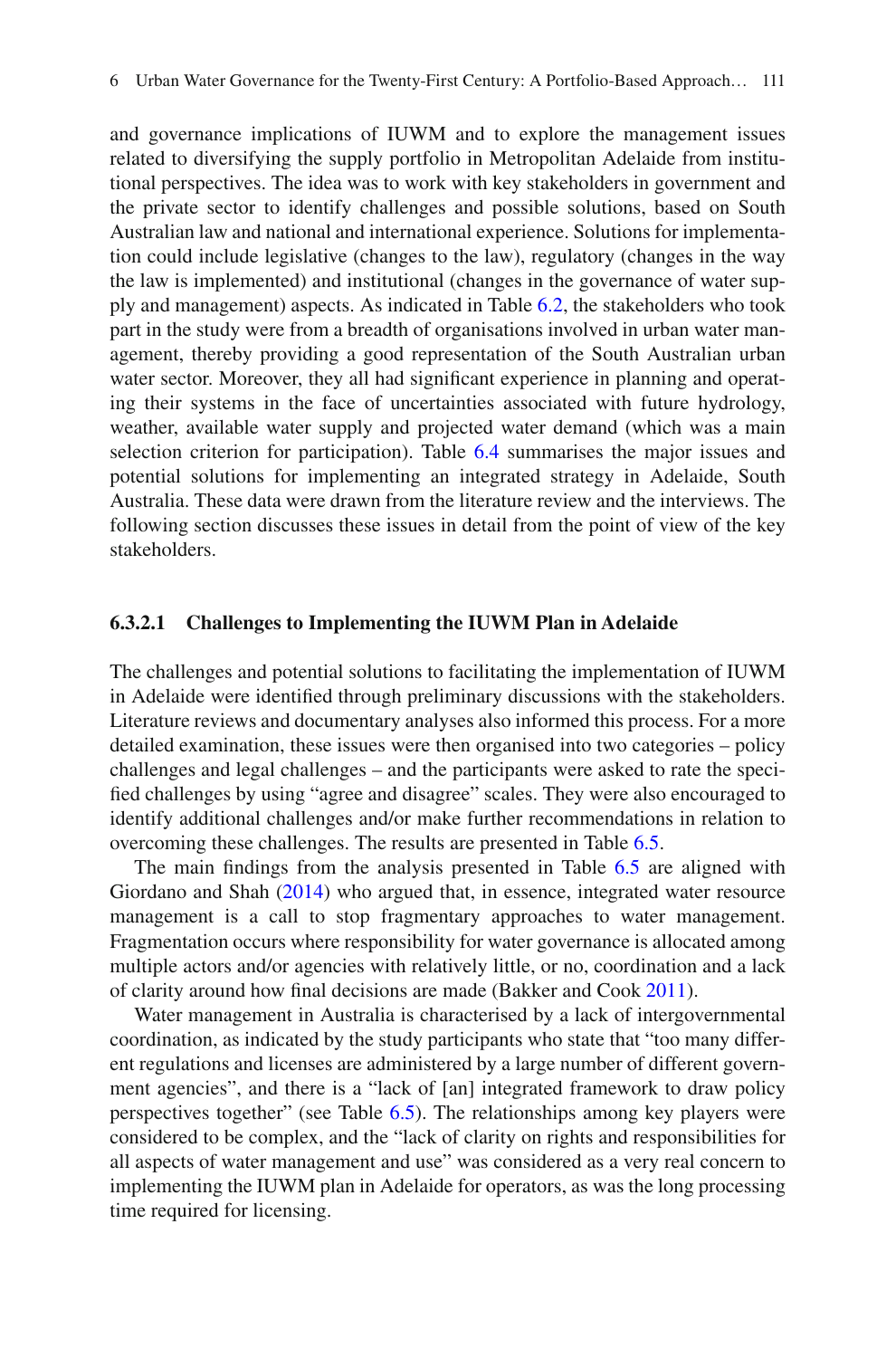| Governance challenges                                                                              | Possible solutions                                                                                                                                                                                                                                               |
|----------------------------------------------------------------------------------------------------|------------------------------------------------------------------------------------------------------------------------------------------------------------------------------------------------------------------------------------------------------------------|
| Institutional fragmentation                                                                        | Establishing governance model that links government, civil<br>society and science in a set of partnerships and that promotes<br>close collaboration and interactions between each of these<br>sectors and/or adopt models that are site specific                 |
| Unclear ownership and access<br>rights to the new water resources<br>(stormwater, wastewater, MAR) | Institutional reforms to ensure new water sources are<br>considered in the planning framework at the appropriate<br>level and complementary legislative reforms to clarify the<br>rights and obligations for new water sources                                   |
| Funding for stormwater<br>management                                                               | Encourage private sector participation and/or local<br>government authorities establishing their own dedicated and<br>stable funding mechanisms known as stormwater utility <sup>a</sup> in<br>the USA. This may require institutional and regulatory<br>changes |
| Public perceptions and<br>acceptance of new water<br>resources                                     | Public education by developing an effective water education<br>plan                                                                                                                                                                                              |
| Community participation                                                                            | Develop effective stakeholder engagement processes and<br>maintain transparency                                                                                                                                                                                  |

<span id="page-9-0"></span> **Table 6.4** Governance challenges and potential solutions for implementing IUWM plan in Adelaide

Note: <sup>a</sup>Stormwater utility is a method of stormwater financing where property owners are charged a modest fee for using the stormwater drainage network. The revenue gained is used to finance capital and operating expenses that are needed for local stormwater quality and quantity management

To some extent these issues are universal given that water is a multipurpose flow resource that constantly transgresses political boundaries, authority over which is continually negotiated between different users, sectors and scales of governance. This raises the issue of how best to address the fragmentation that is so characteristic of water governance (Keremane et al.  $2014$ ). The setting "up [of] a process to work more collaboratively" and the "develop [ment] of an integrated water management plan" were strongly recommended by the participants. "A clear lead role for one agency" or "co-ordinat[ion] through one state agency" were other suggestions put forward by main actors (see Table [6.5](#page-10-0)). However, the participants pointed out that "there is a danger that this would add one more layer to the complexity" and that the "lead agency will be crucial for ownership, but must be careful not to only have one perspective (e.g. environmental and not industry)".

 "Cross-boundary disputes" and "unclear property rights/ownership rights for non-prescribed water sources" were considered as important legal challenges to the implementation of an integrated urban water management plan in Adelaide. However, "unclear access rights to water sources on private land" and "unclear private ownership of water courses" were not viewed as major challenges. The participants argued that ownership is clear but not well understood and expensive for individual landowners. As quoted by one, "according to legislation, watercourse ownership is clear. What's not clear are the obligations attached to this". The participants argued that "this extends throughout the water, wastewater, and recycled water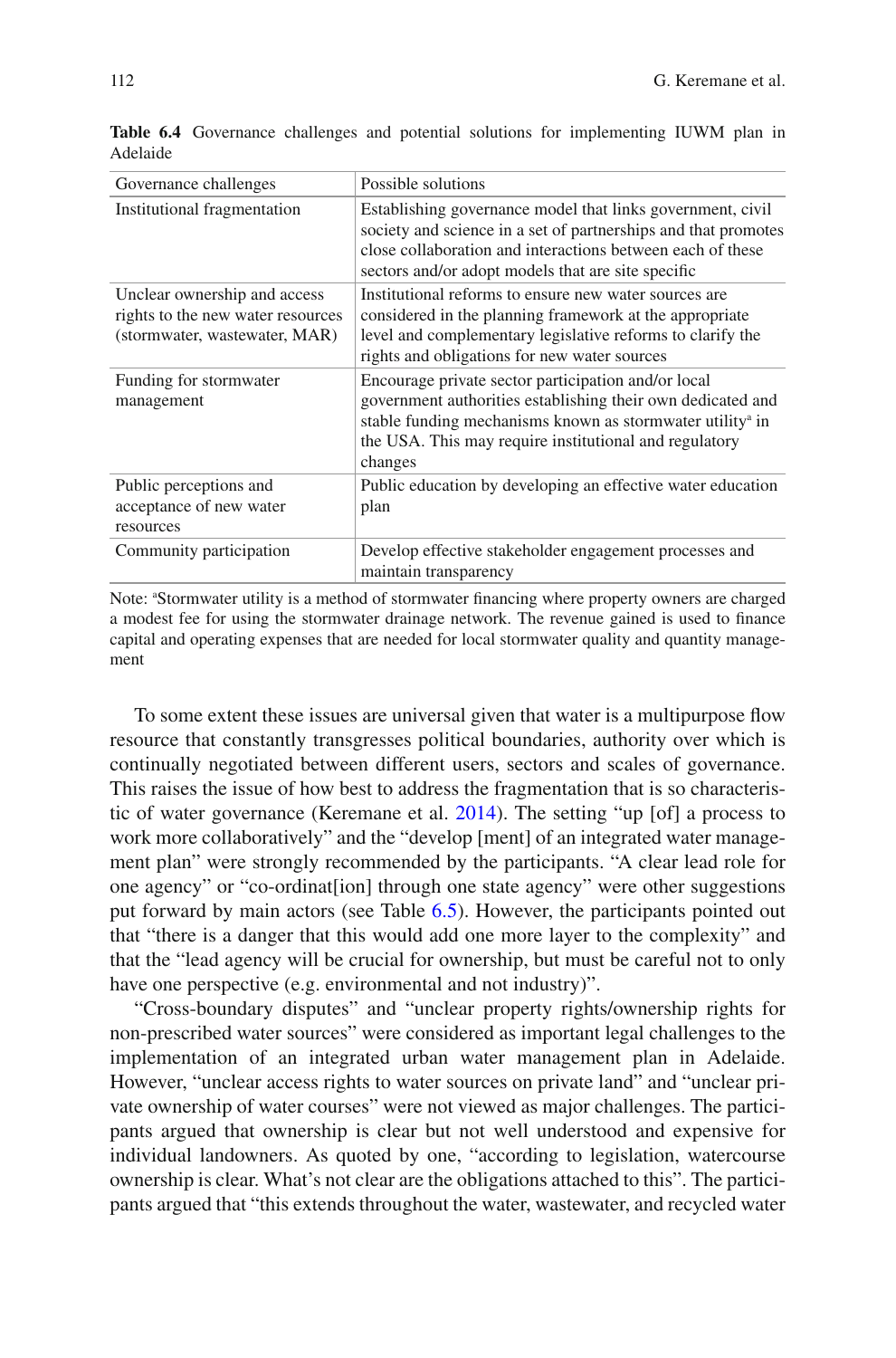|                                                                                                                                                                                  | Strongly |          |         |       | Strongly |        |
|----------------------------------------------------------------------------------------------------------------------------------------------------------------------------------|----------|----------|---------|-------|----------|--------|
|                                                                                                                                                                                  | disagree | Disagree | Neutral | Agree | agree    | Unsure |
| 1. Policy challenges                                                                                                                                                             |          |          |         |       |          |        |
| Too many different<br>regulations and licences are<br>administered by a large<br>number of different<br>government agencies                                                      | $0\%$    | 9%       | 7%      | 41%   | 39%      | 4%     |
| Lack of clarity on rights and<br>responsibilities for all aspects<br>of water management and use                                                                                 | $0\%$    | 7%       | $13\%$  | 37%   | 37%      | 7%     |
| Lack of integrated framework<br>to draw policy perspectives<br>together                                                                                                          | $0\%$    | 4%       | 17%     | 30%   | 48%      | $0\%$  |
| Processing of licensing<br>takes far too long                                                                                                                                    | 2%       | 7%       | 30%     | 30%   | 20%      | $11\%$ |
| <b>Suggested solutions</b>                                                                                                                                                       |          |          |         |       |          |        |
| Set up a process to work more<br>collaboratively                                                                                                                                 | $0\%$    | $0\%$    | 9%      | 45%   | 43%      | 2%     |
| Developed an integrated water<br>management plan                                                                                                                                 | $0\%$    | 7%       | 25%     | 30%   | 36%      | 2%     |
| A clear lead role for one<br>agency                                                                                                                                              | $2\%$    | $5\%$    | 20%     | 36%   | 36%      | $0\%$  |
| Recommend to coordinate<br>through one state-based<br>agency                                                                                                                     | 7%       | 2%       | 23%     | 39%   | $30\%$   | $0\%$  |
| 2. Legal challenges                                                                                                                                                              |          |          |         |       |          |        |
| Cross-boundary disputes                                                                                                                                                          | $0\%$    | 11%      | 11%     | 57%   | $15\%$   | 7%     |
| Unclear property rights/<br>ownership rights for<br>non-prescribed water sources                                                                                                 | $0\%$    | 13%      | 17%     | 39%   | 22%      | 9%     |
| Unclear access rights to water<br>sources on private land                                                                                                                        | $0\%$    | 24%      | 22%     | 30%   | 17%      | 7%     |
| Unclear private ownership of<br>water courses                                                                                                                                    | $0\%$    | 26%      | 22%     | 30%   | 17%      | 4%     |
| <b>Suggested solutions</b>                                                                                                                                                       |          |          |         |       |          |        |
| There should be certainty and<br>a collaborative effort for best<br>policy instrument                                                                                            | $0\%$    | $0\%$    | 11%     | 41%   | 43%      | $4\%$  |
| Clarify the ownership of<br>stormwater and water in the<br>creek and if they need to be<br>part of the optimal mix in case<br>of aquifer recharge-injected<br>water entitlements | 2%       | $4\%$    | 13%     | 54%   | 22%      | $4\%$  |
| Political solution NRM Code<br>of Conduct for maintaining<br>water sources                                                                                                       | 2%       | 7%       | 36%     | 36%   | 9%       | 11%    |

<span id="page-10-0"></span> **Table 6.5** Challenges to implementing the IUWM and potential solutions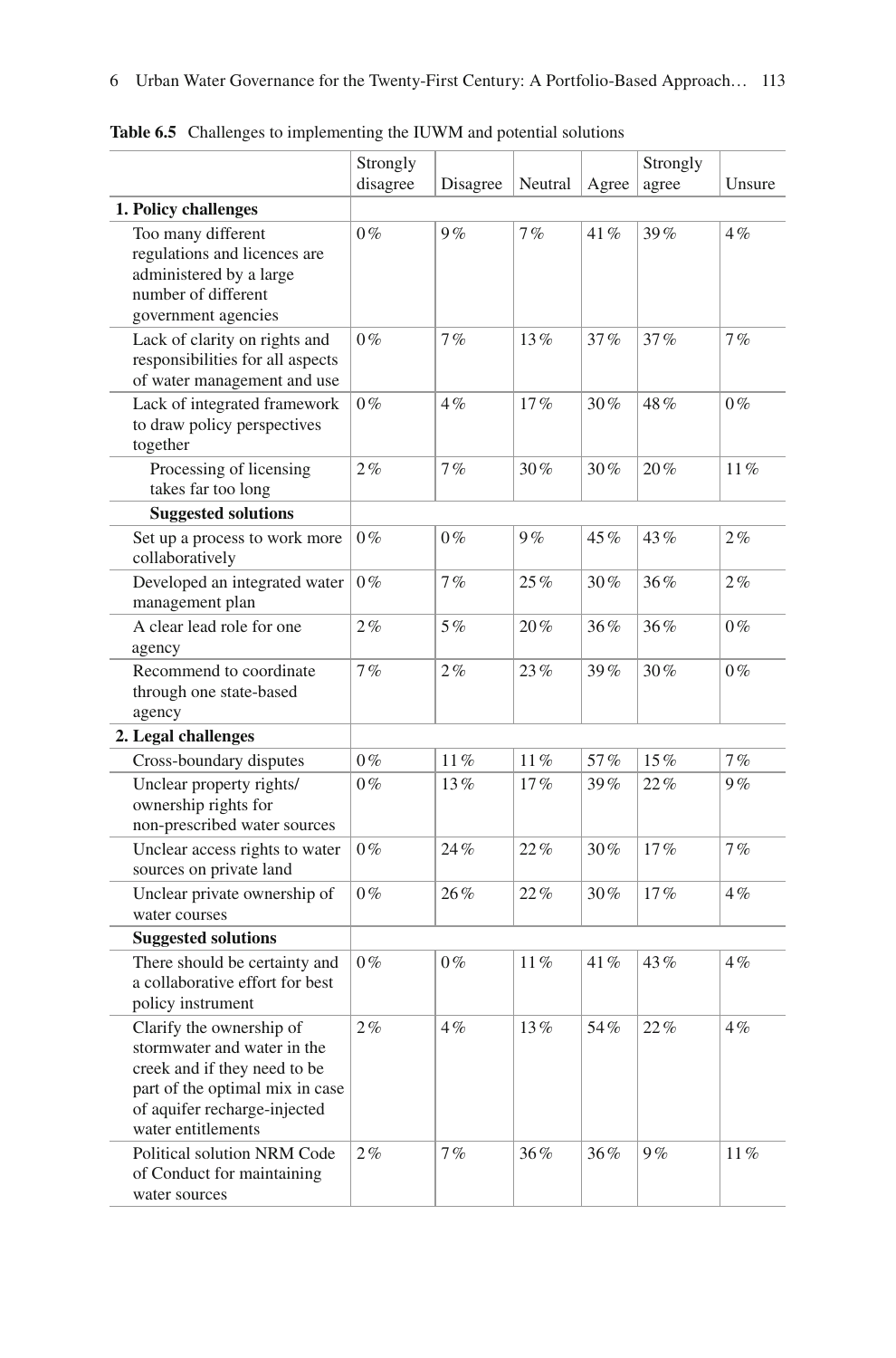markets, whether by local government or the private sector. Unless sustainability can be re-integrated into water policy, there will be a disintegrated approach that simply drives water sources to be least cost".

 The participants strongly recommended that "certainty, collaborative effort for [the] best policy instrument" was needed to overcome the challenges. Some of the other possible solutions identified included "clarify[ing] the ownership of stormwater and water in the creek if they need to be part of the optimal mix and in case of aquifer recharge-injected water entitlements" and having "a clear Act for a multipurpose sustainable IUWM strategy/plan". However, the participants acknowledged that in practice, it may take a considerable amount of time to achieve certainty and collaborative effort for a best policy instrument and clear ownership.

#### **6.3.2.2 Barriers to Implementing IUWM Plan in Adelaide**

 In the literature, there is agreement about the hurdles faced in implementing an IUWM plan, and two factors – organisational culture and institutional capacity – emerge as important elements that influence this change, particularly with respect to the diversification of water sources (Wallington et al.  $2010$ ). Organisational culture is defined in many different ways in the literature. However, the most commonly understood definition of organisational culture is "the way we do things around here" (Lundy and Cowling 1996: 168). Another important issue related to implementing the "new" strategy is institutional capacity. The building of institutional capacity is important for encouraging institutional change (Brown and Farrelly [2009 \)](#page-22-0). Also, as Wakely [\( 1997](#page-24-0) ) argues, institutional capacity determines the ability of an institution to perform effectively at its own tasks and to coordinate with others in its field. In addition, within the water industry, as argued by Mukheibir et al.  $(2014:71)$ , "the rigid cultural norms of organisations, professionals and academics … and capacity development, are barriers to integrated and innovative water management". In this regard, the aim of this study was to examine the perceptions of the key stakeholders in the South Australian urban water sector about these barriers (see Fig.  $6.1$ ).

 The participants agreed that the organisational culture of government departments was a major barrier to the implementation of IUWM in Adelaide as reflected in the quote below:

 …, the culture is one where mistakes are never acknowledged. The organisations do not hold themselves accountable for their failings and broken promises. Until this can change, the entire sector will be uncertain.

In terms of the significance of the impact of these barriers, the abovementioned issue of organisational culture was followed by institutional capacity, institutional uncertainty about access rights and institutional uncertainty about the ownership of water. Full compliance with environmental regulations and public health regulations was not considered to be a major barrier. See Keremane et al.  $(2014)$  for further discussions on these issues.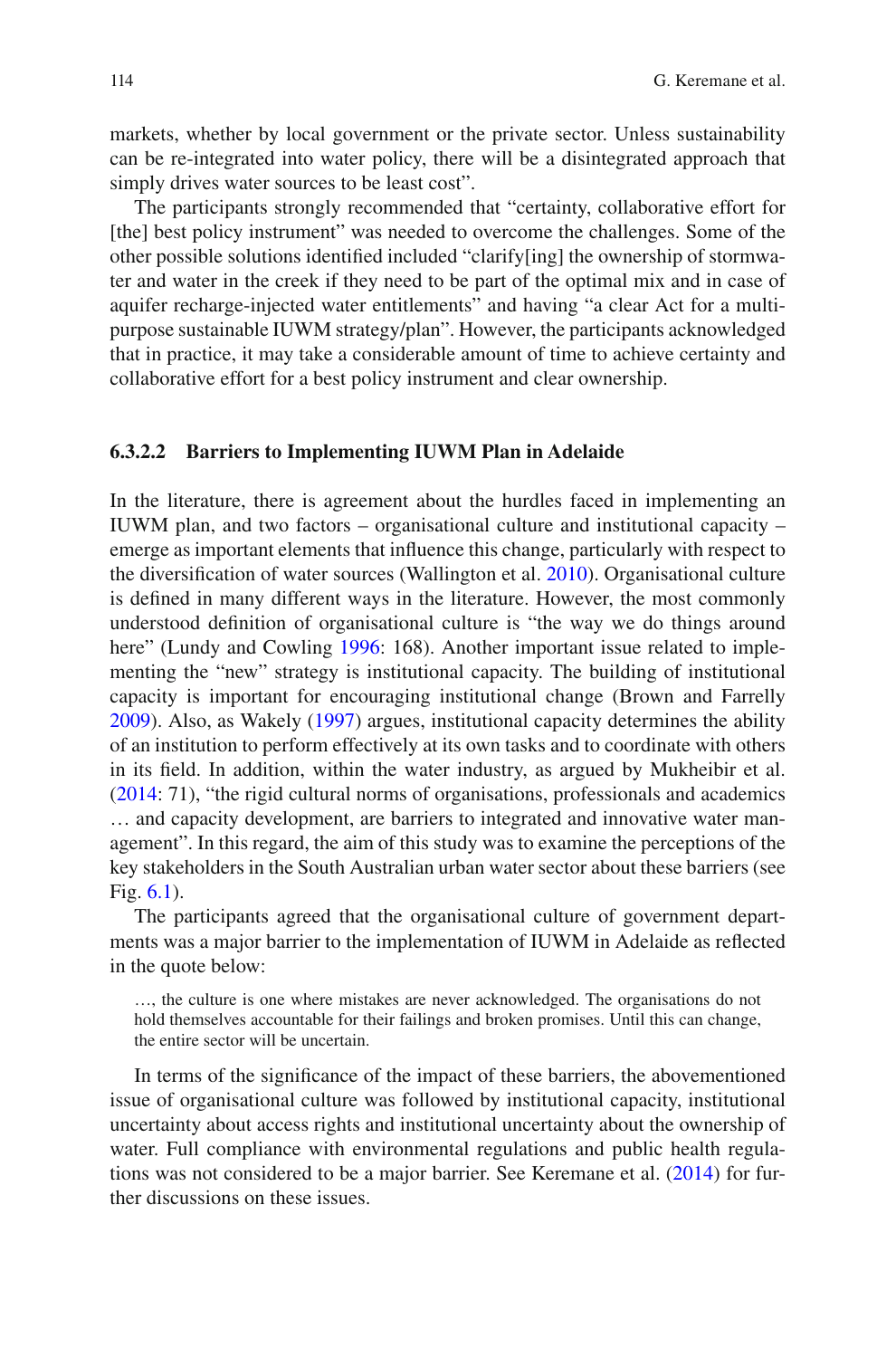<span id="page-12-0"></span>

 **Fig. 6.1** Stakeholders' perceptions about the barriers to implementing IUWM in Adelaide

 In fact, "institutional capacity" was not considered to be an issue by the participants; they only considered it to be too dispersed/unfocused at present. This was primarily considered to be a financial issue about the resourcing of SA Water and Department of Environment, Water, and Natural Resources (DEWNR). The participants further indicated that "institutional uncertainty about the ownership of water" and "institutional uncertainty about access rights" depended on the source and were related to non-prescribed sources only. These were primarily related to stormwater reuse and managed aquifer recharge (MAR) schemes. "Full compliance with public health regulations" was not considered as a major barrier to the implementation of IUWM in Adelaide; however, "compliance" was perceived as being necessary.

 The participants agreed that "IUWM must be established to be environmentallysustainable". Rather than a barrier, "full compliance with environmental regulations" was considered to be a driver because more wastewater and stormwater reuse results in less environmental impact on marine waters. In addition, "environmental regulation" was criticised as being "a rubber stamping exercise" and "the real barrier is that organisational players cannot make clear commitments towards how they will protect and enhance biodiversity, or how they will transition towards truly sustainable management practices".

# *6.3.3 Issues Related to Ownership and Governance Structures*

 From the literature and discussions above, it is clear that the impediments to implementing an integrated approach are not generally technological, but are instead, socio-institutional. In this study the stakeholders were asked to voice their opinion about demand management and the existing governance arrangements related to different water sources available in Adelaide, and the results are illustrated in Fig. [6.2](#page-13-0) . From their responses, it is clear that DEWNR was seen as being responsible for the management of the catchments and groundwater, while SA Water played a larger role in governing desalinated water and recycled wastewater. When it comes to stormwater and rainwater, local governments had a major role to play.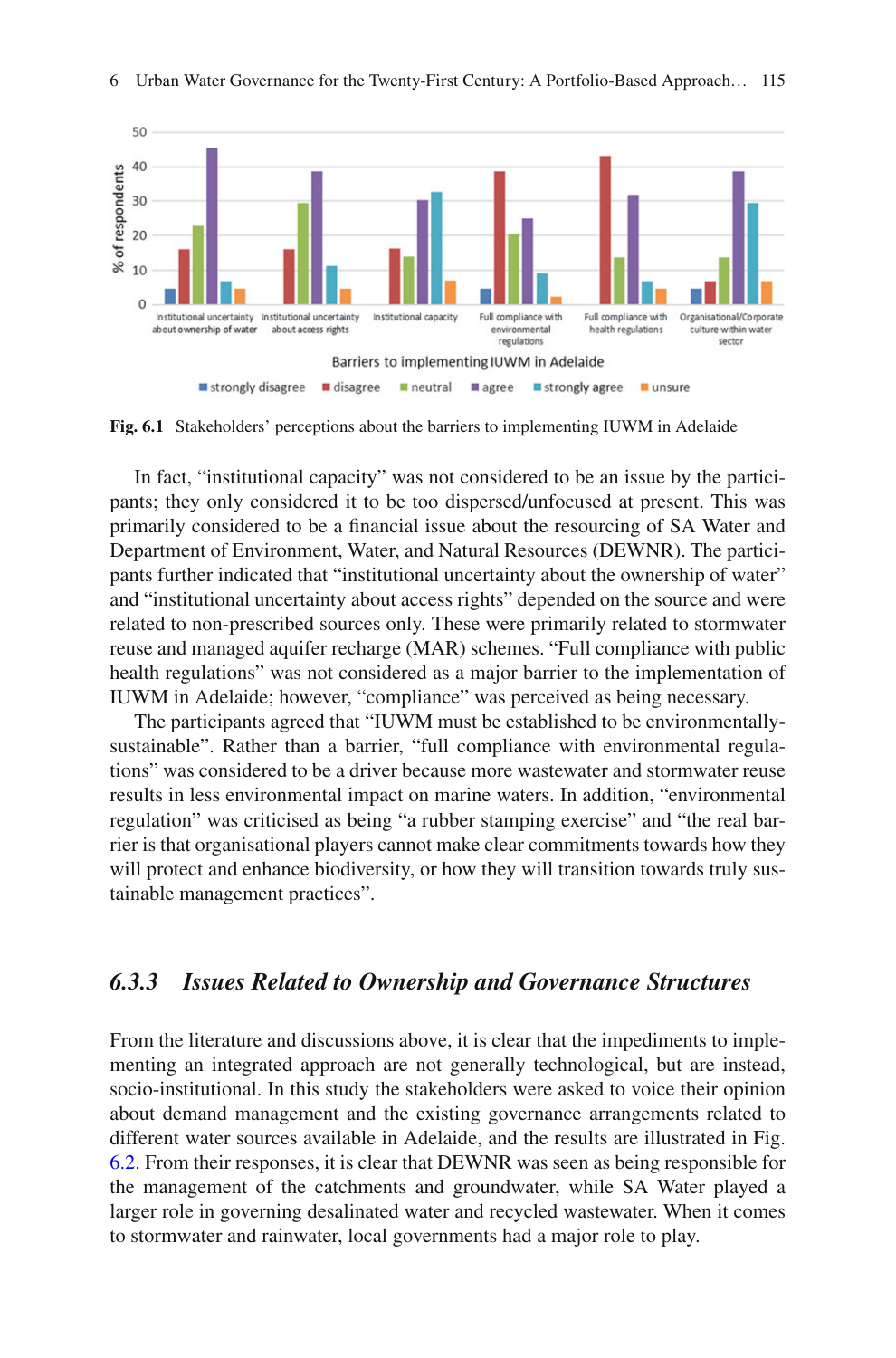<span id="page-13-0"></span>

 **Fig. 6.2** Stakeholders' perceptions about existing water governance arrangements in Adelaide



 **Fig. 6.3** Effectiveness of existing arrangements

 However, when asked how effective the existing arrangements are, more than 50 % of the respondents were of the opinion that they are poor (Fig.  $6.3$ ). The stakeholders substantiated their responses by stating the following:

 Unclear who is responsible or the driver for what… Near impossible to get diverse water supply projects being undertaken. State gov. has no funding, staff or capacity to implement or administer/approve others to implement.

 Too many BODIES trying to apply too many POLICIES for such a complex and lifecritical resource.

Highly fragmented with differing responsibilities with established cultures.

 In addition, 26 % of the respondents indicated that the arrangements are good and said that "governance arrangements only need fine tuning – no perceived need by the public means no leadership by the political class". It was interesting to note that none of the respondents stated that the existing arrangements are very good while  $19\%$  were neutral (Fig. 6.3).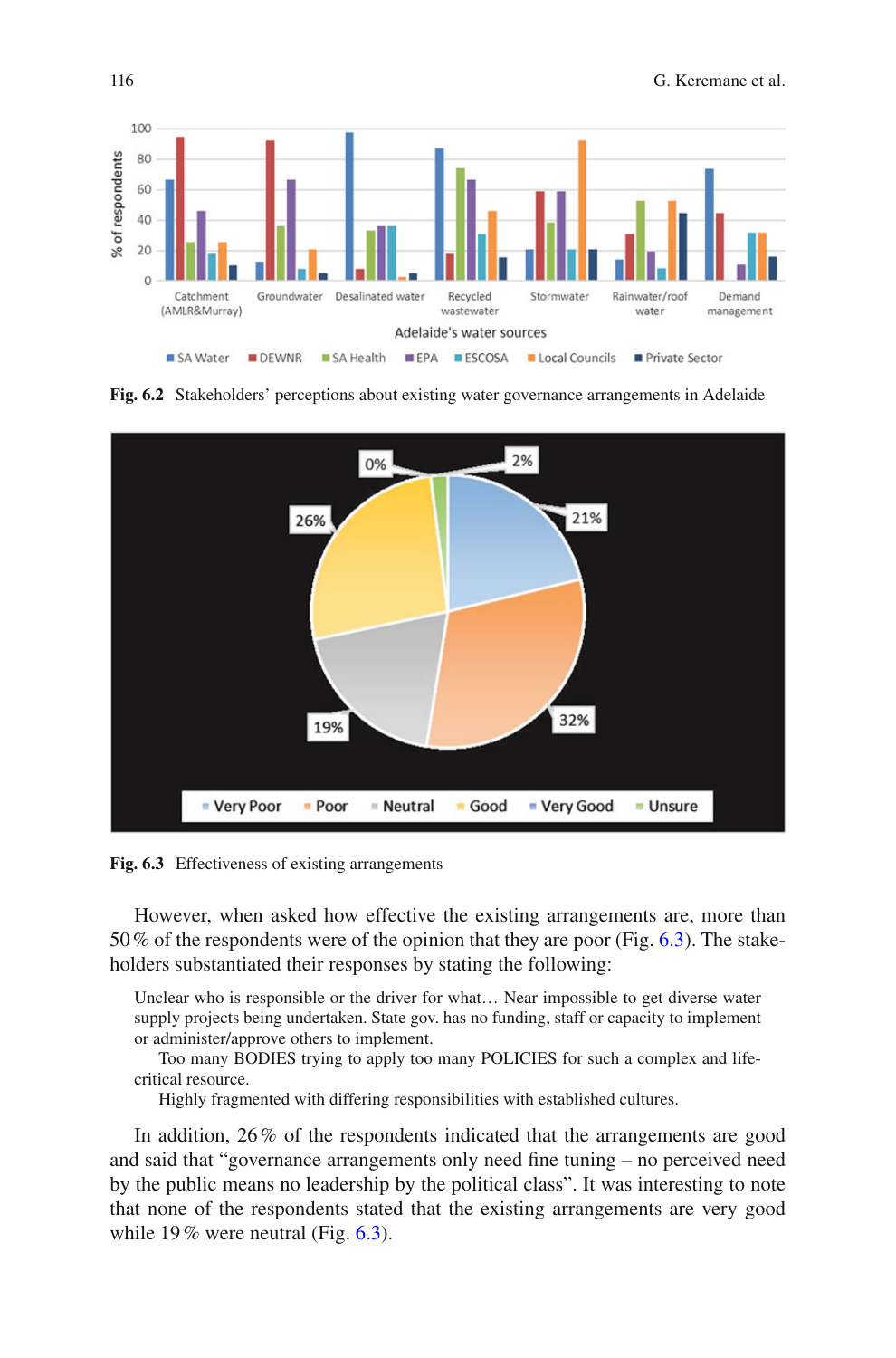

 **Fig. 6.4** Stakeholders' perceptions on who should be responsible for governing Adelaide's water sources

 The stakeholders were further asked to indicate who, according to them, should be governing these water sources; the results are illustrated in Fig. 6.4 . A major change, as indicated by the figures, is that most of the stakeholders wanted DEWNR to play an enhanced role in the management of the "new" water sources, such as stormwater, rainwater, recycled wastewater and desalinated water.

 The respondents were asked to provide suggestions for improving the existing arrangements. Some of the responses are given below:

 We could consider a high-level small Adelaide Water Authority reporting direct to / or chaired by the Minister with sole responsibility for Adelaide's source water supplies. This Authority could consist of a rep from each of these existing orgs.

 I've indicated DEWNR from the list however consideration of a multi-stakeholder supported entity possibly lead by DEWNR may also be considered.

The survey further asked the stakeholders to respond to a question specifically related to who should control access to Adelaide's "new" water sources (see Fig. [6.5](#page-15-0) ). The majority of the stakeholders perceived that SA Water should control access to desalinated water (80%) and recycled water ( $>60\%$ ). In relation to stormwater, the majority of the stakeholders  $(>70\%)$  were of the opinion that DEWNR should control access, followed by local councils (around  $60\%$ ). In the case of rooftop water/rainwater, more than  $60\%$  of the stakeholders felt that local councils should control access, followed by DEWNR at around 37 %.

 Some of the other suggestions provided by the stakeholders for controlling the access to Adelaide's new water sources include:

 Adelaide needs a respected body strong enough to oversee the management of Adelaide's Total Water Sources.

 Under current governance arrangements there is no one body that should be in control of access to stormwater. Would need to change the governance arrangements.

# *6.3.4 Privatisation of Public Infrastructure*

 As mentioned earlier in the chapter, one of the new approaches to achieve improved governance is privatisation of public infrastructure including water infrastructure assets. In 2012 Infrastructure Australia prepared a paper titled *Australia's Public*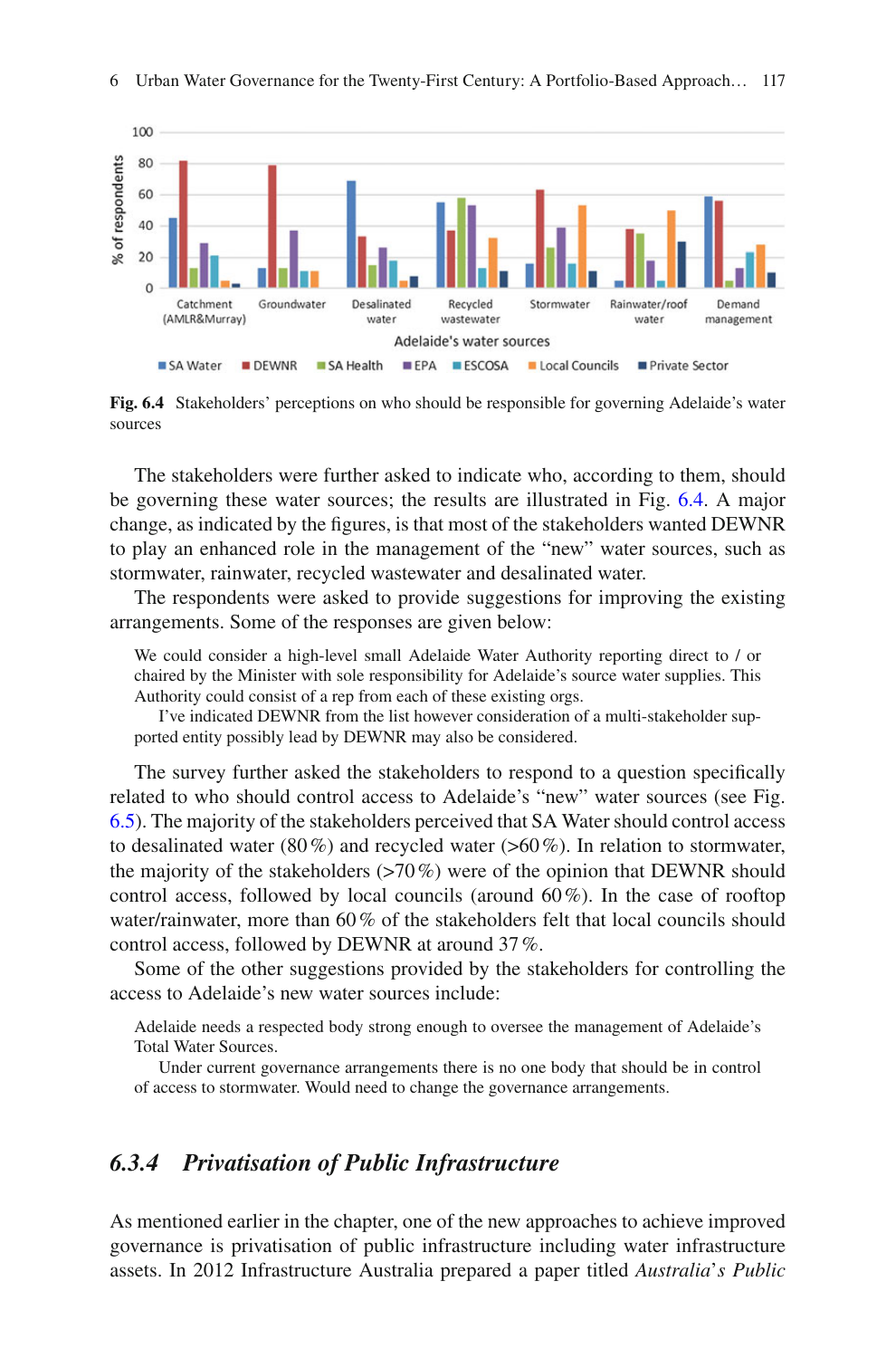<span id="page-15-0"></span>

 **Fig. 6.5** Stakeholders' perceptions on who should control access to Adelaide's "new" sources of water

*Infrastructure* – *Part of the Answer to Removing the Infrastructure Deficit that* backed the idea of Australian governments transferring publicly owned infrastructure to the private sector and using the net proceeds to build the new infrastructure. The report further suggested that transferring existing infrastructure to the private sector would also achieve significant broader economic productivity benefits from introducing private sector discipline, improving the ability to finance the expansion of infrastructure as required, greater transparency in the costs of community service obligations and improved governance – where the government is no longer both the regulator and the owner.

The report identified 82 profit-making government assets that could be sold relatively quickly – in some cases within a year – and without major regulatory changes. It also recommended selling the assets, which include power generators, airports, ports and water utilities, to Australian superannuation funds, which are particularly attracted to the steady yields offered by public assets and would help overcome political opposition to the privatisation idea. Within the water industry, the report identified ten water infrastructure assets with a hypothetical enterprise value of AUD\$37.5 billion (US\$33.1 billion) which could potentially be sold to the private sector in order to generate cash to tackle the country's growing infrastructure deficit. A follow-up report released in 2013, entitled *Australia's Public Infrastructure – Update Paper* reinforced this point of selling public assets to fund infrastructure projects.

However, in the absence of a level regulatory playing field, the move is unlikely to be followed up with any tangible action. To address this issue, the *Infrastructure Australia:* [2013](#page-23-0) *State of Play Report* recommended setting up a national water regulator to "provide stability, a clear national policy objective, improve opportunities for private sector investment through great accountability, less red tape, and appropriately put distance between a state-owned business and the regulator". Amidst all these developments, Australia's former Finance Minister Mr. Hockey had offered states billions to sell off their assets. Under the deal to promote infrastructure investment, the states would have to agree to privatise assets. The corporate tax the private owner would then pay to the federal government will be returned to the respective state government as a tax equivalent incentive payment. Currently state governmentowned corporations do not pay company tax. Consequently, in the interests of com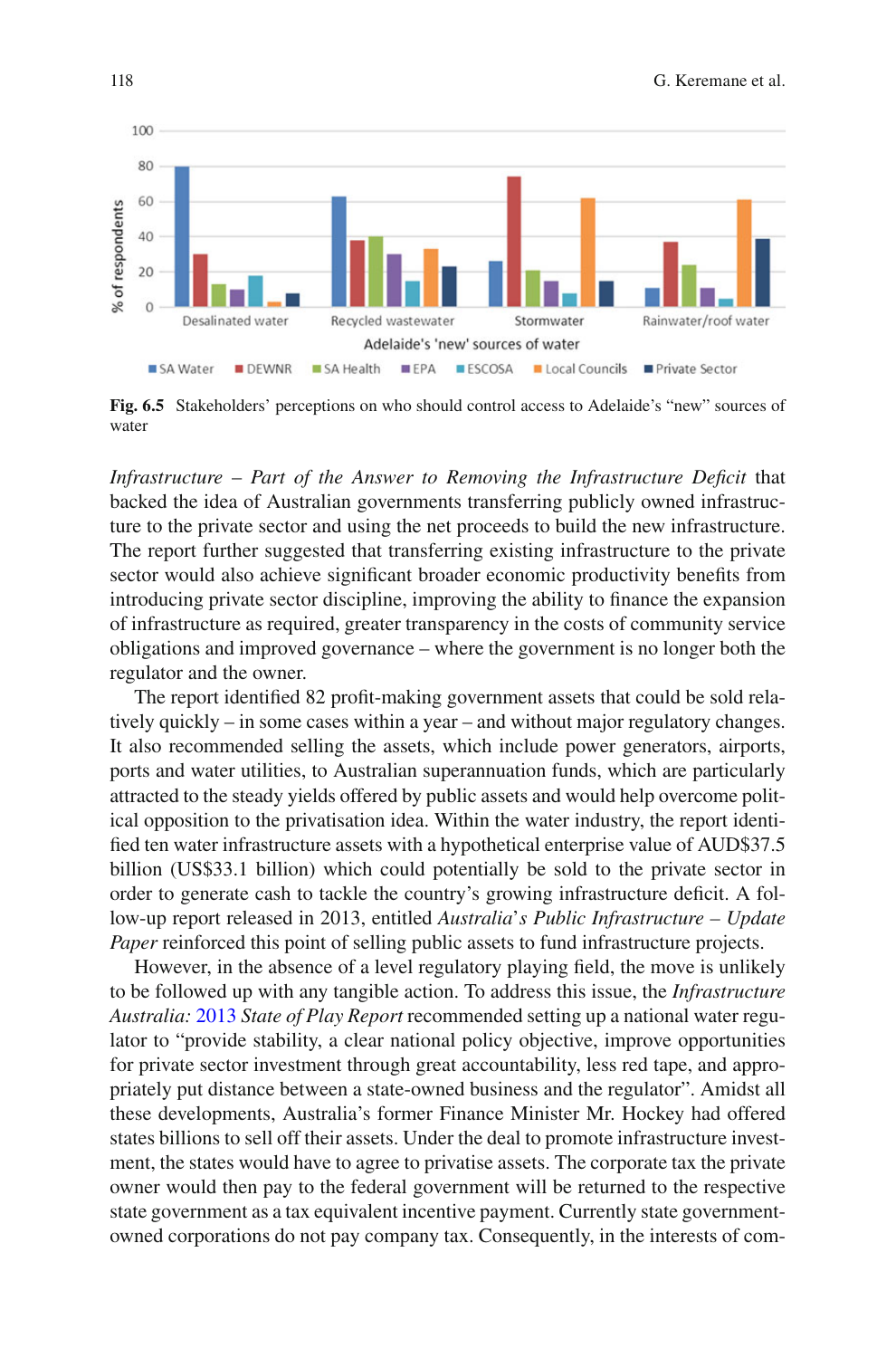petition, these corporations must pay state governments a tax payment equivalent to what the corporation would pay if subject to federal company tax. However, water privatisation is a highly controversial topic and touches on the much broader arguments for and against the private control of formerly public services. For example, see Box 6.1 about a dispute between private water suppliers and the state government in Adelaide with regard to supplying drinking water.

### **Box 6.1: Conflict Between Water Suppliers Leaves Urban Residents in Adelaide Without Water**

 The Adelaide Hills Face Zone suburb of Skye was left without water for showering and flushing toilets for three days this week coinciding with a spell of extreme fire danger. The problem was blamed on a dispute between two independent water companies and a local council that does not believe it has any responsibility. Despite Skye being just 8 km from the CBD, its residents have been without mains drinking water since the area was subdivided 50 years ago. SA Water and the State Government at the time decided it would cost too much to bring mains water to Skye, making it difficult for blocks to be sold until the Foothills Water Company started digging bores to provide water.

 About 100 locals sent a petition calling for a mains water supply to Burnside Council in September 2008, which was forwarded to SA Water. With any extension to its network, SA Water requires two-thirds of the residents to agree to it – at a cost of  $$26,500$  per property. But many residents did not want to pay and were content with their water supply, which is unaffected by water restrictions, and refused. Instead, they rely on five different private companies whose pipes pump water from bores, while others rely solely on rainwater tanks. The water is suitable only for washing and gardening, not drinking. In 2010, the Federal Government rejected a \$3 million funding application from Burnside Council to have the suburb connected to mains water.

 Water provided by one of these companies, the Foothills Water Company, has announced it will cease operating from August. Foothills Water Company director Murray Willis decided to wind up his company because he faced a \$2 million bill to replace pipes. He placed blame for the pipes' demise squarely with Burnside Council, saying it refused to remove pine trees which were damaging his pipes. He and the council have been involved in a long-running conflict over who should foot the bill for the repair the pipes. Burnside has paid for some of the repairs. Burnside chief executive Paul Deb said the council had never received a request from Mr Willis to have trees removed. He said the pipes were installed in the mid-1960s and only had a life expectancy of 65 years before they needed to be replaced.

Source: *Courier Mail*, 2 January 2010; *The Advertiser*, 24 March 2014; *Messenger Community News* , 28 March 2014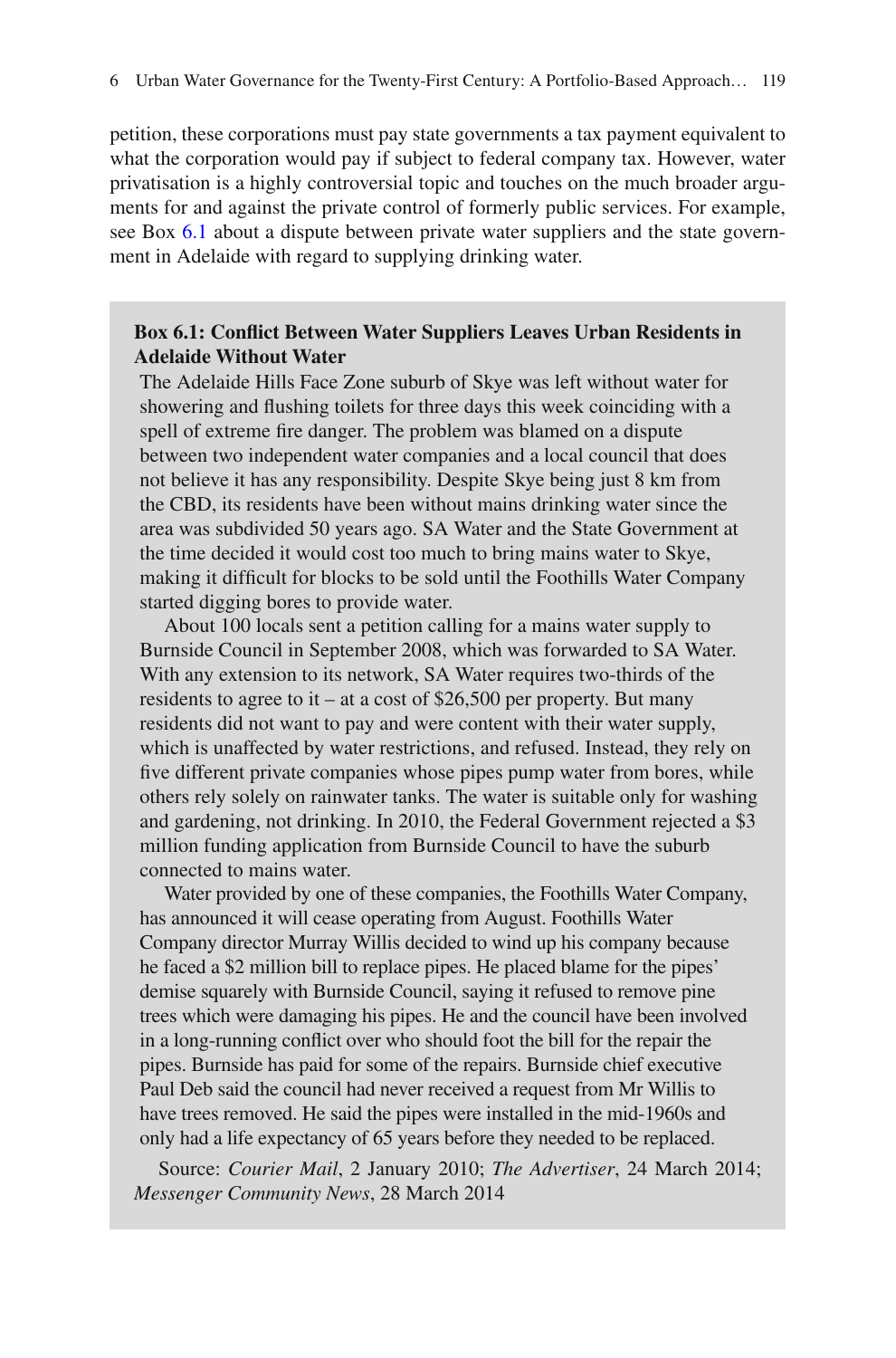### *6.3.5 Community Perspectives on Water Governance*

 The online survey explored perceptions of three urban communities in South Australia and Queensland about water governance arrangements and their understanding of the local water planning process. Water planning is the core of water governance, and effective water planning is fundamental to the NWI and is the best way for determining how different sectors share valuable water resources among competing uses (NWC  $2004$ ). The results of this study go some way to inform decision-makers in terms of the community's perspectives on the question of the new era post the Water Act 2007, which is *At which point or points in the Australian government structure should urban water supply be governed* ? The issues addressed in the survey were presented in the form of attitude statements, and the findings are presented in the following sections.

#### **6.3.5.1 Water Governance**

 Overall, there was disagreement among the respondents on water governance responsibility being clearly defined between the federal, state and local governments in Australia. However, the majority of respondents agreed that the federal government should take the main responsibility for water governance (Figs. [6.6](#page-18-0) , [6.7](#page-18-0), and [6.8](#page-19-0)); these findings are in line with those of Brown  $(2007)$  who reported that the bulk of Australians support federalism in Australia and believe it is time for many areas of state government regulation to give way to uniform national plans. The study (Brown [2007](#page-22-0)) further argued that many citizens favour the idea of Canberra taking power because of the inability of the current states to deliver on many crucial issues and are no more likely to do so in the future. The findings of this study support this argument in the context of water governance since the communities clearly favoured a federal system of water governance (Table [6.6](#page-19-0) ).

When asked to rank their preference for various authorities to be governing Australia's water resources, the federal government was given the first priority followed by the National Water Commission (NWC) which is a statutory water body established under the [National Water Commission Act 2004](http://www.comlaw.gov.au/Series/C2004A01391#_blank)<sup>1</sup> advising the Australian Government on national water issues. Therefore the NWC could be viewed as a federal authority as well, implying that the communities favoured the idea of Canberra taking over the power of water allocation and water planning from the states. The water suppliers were the least preferred (Table [6.4](#page-9-0)).

 Respondents were invited to suggest any other ways to govern Australia's water resources, and we received replies such as "An independent Australia wide authority, with absolute power over all aspects of water supply & usage" and "An independent umpire" which further support our argument of federal water governance. Some replies mentioned the issue of public involvement by stating "I believe the

<sup>&</sup>lt;sup>1</sup>In 2014, the National Water Commission Act 2004 was repealed, and the National Water Commission was abolished.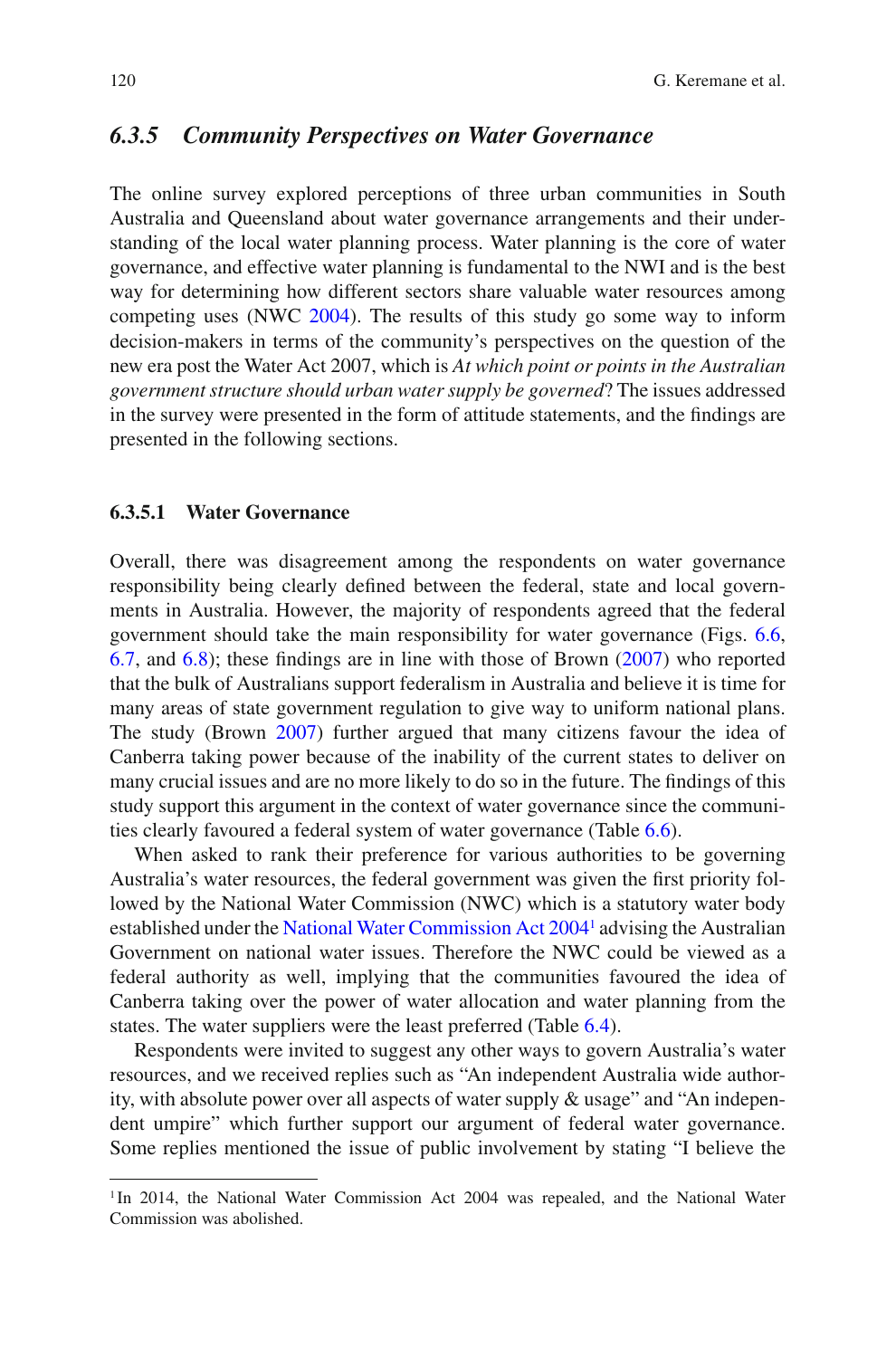<span id="page-18-0"></span>

**Fig. 6.6** Community perceptions about the statement: Water governance issues should be considered at national level



 **Fig. 6.7** Community perceptions about the statement: The federal government should take over the power of water allocation from states

public should have the rights to vote on what and how it should be done!!" or "should be a joint effort like a committee made up of all concerned authorities with a public consultation" which is clearly mentioned in the NWI clause related to com-munity partnerships and adjustment (Clause 93, NWC [2004](#page-23-0)).

#### **6.3.5.2 Water Planning**

 Another issue which our study examined was how respondents perceived the water planning process in their respective state. Respondents were asked to rate their agreements with four statements related to their understanding of local water planning issues (see Figs.  $6.9, 6.10,$  $6.9, 6.10,$  $6.9, 6.10,$  and  $6.11$ ). Overall, respondents indicated that they did not have a good understanding of the state government's water planning process. The findings show that generally respondents did not agree that the current water planning process had worked well in their regions; neither did they believe that the aim of the current water plans is to achieve a sustainable use of groundwater in the country. However, respondents were fully confident that it is possible to have sustainable water allocation policies in local regions.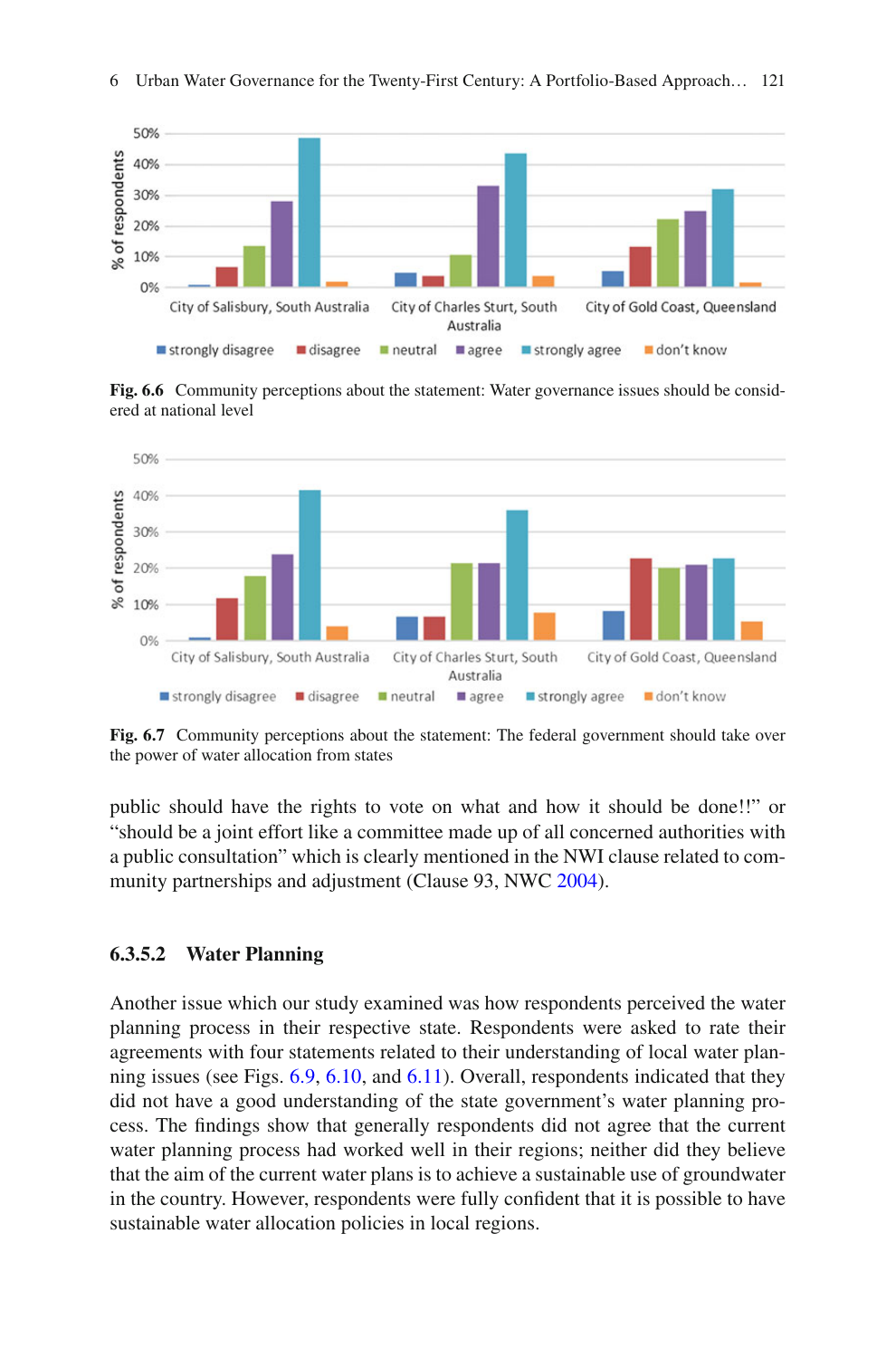<span id="page-19-0"></span>

 **Fig. 6.8** Community perceptions about the statement: The federal government should take the responsibility for water planning and development

 **Table 6.6** Ranking order for question: Who do you prefer to be governing Australia's water resources?

|                                                 | City of<br>Salisbury | City of<br><b>Charles Sturt</b> | City of<br>Gold Coast | Response<br>totals |
|-------------------------------------------------|----------------------|---------------------------------|-----------------------|--------------------|
| The federal government                          |                      |                                 |                       |                    |
| National Water Commission                       | 2                    |                                 |                       | 2                  |
| State government                                | 3                    | 3                               |                       | 3                  |
| Water resource management<br>regional authority | 4                    | 4                               |                       | $\overline{4}$     |
| <b>Environment Protection Authority</b>         | 5                    |                                 | 6                     | 6                  |
| Council                                         | 6                    | 6                               | 4                     |                    |
| Water supplier                                  |                      |                                 |                       |                    |

(Scale from 1 = most preferable to 7 = least preferable)



 **Fig. 6.9** Community perceptions about the statement: The water planning process initiated by state government in the 1990s has worked well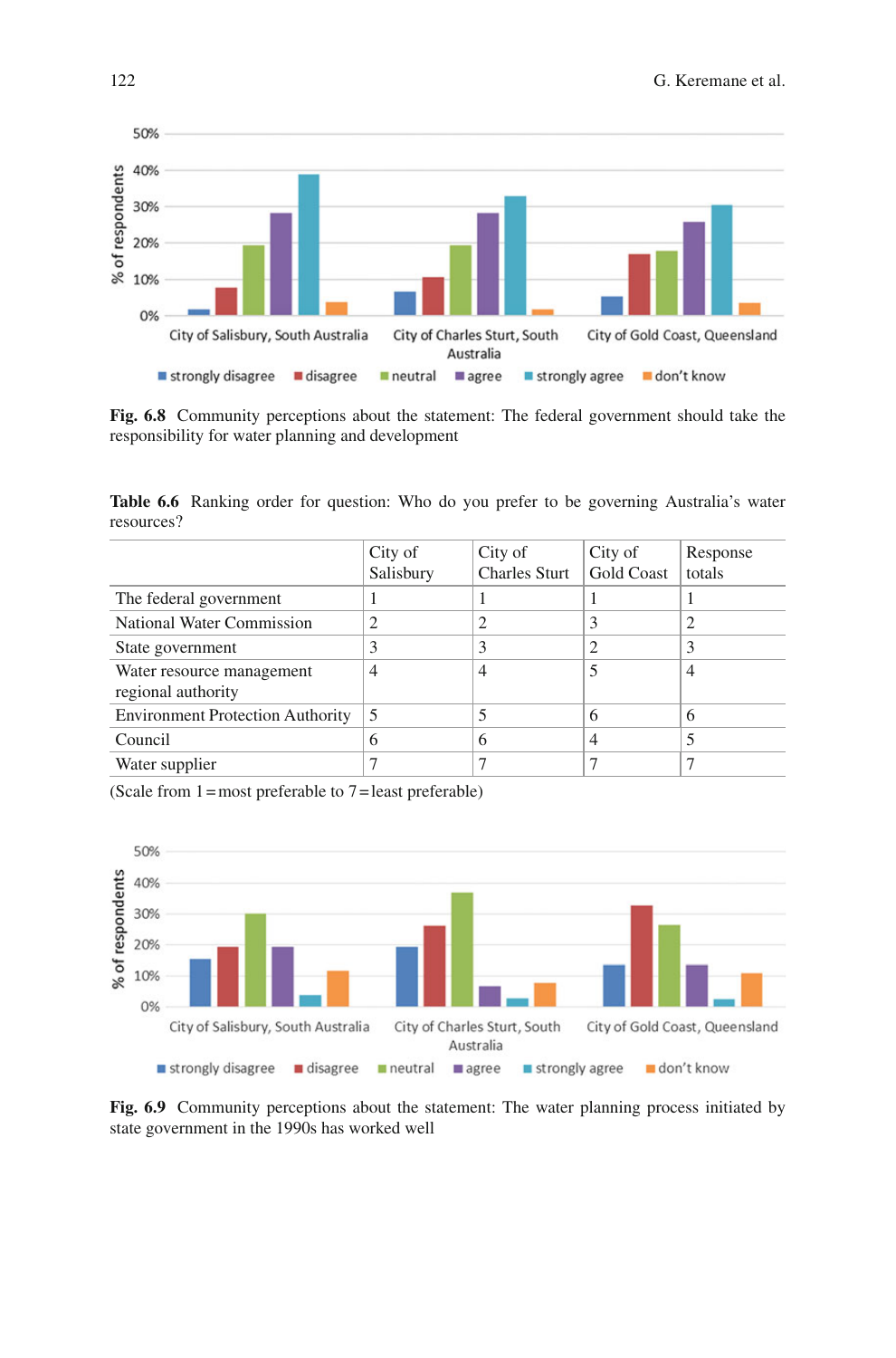<span id="page-20-0"></span>

 **Fig. 6.10** Community perceptions about the statement: Current Australian water plans aim to achieve a sustainable use of groundwater in the country



 **Fig. 6.11** Community perceptions about the statement: It is possible to have sustainable water policies in this region

## **6.4 Conclusions**

 The major challenge facing Australia is to balance water usage for residential consumption, irrigation, industrial consumption and other uses with provision for appropriate environmental flows. In agreeing to the first round of water reforms, COAG 1994, the Australian government formally acknowledged that rivers, catchments and aquifers are not constrained by state boundaries and that water activities in one state could have impacts in other states (Chartres and Williams [2006](#page-22-0)). The second round of water reforms known as the National Water Initiative (NWI) recognised the continuing national imperative to develop an efficient and sustainable water use in Australia (Chartres and Williams [2006](#page-22-0)). The findings of this study suggest that there is a need for the third water reform in which water governance at national level would be established. Besides, the country has to choose between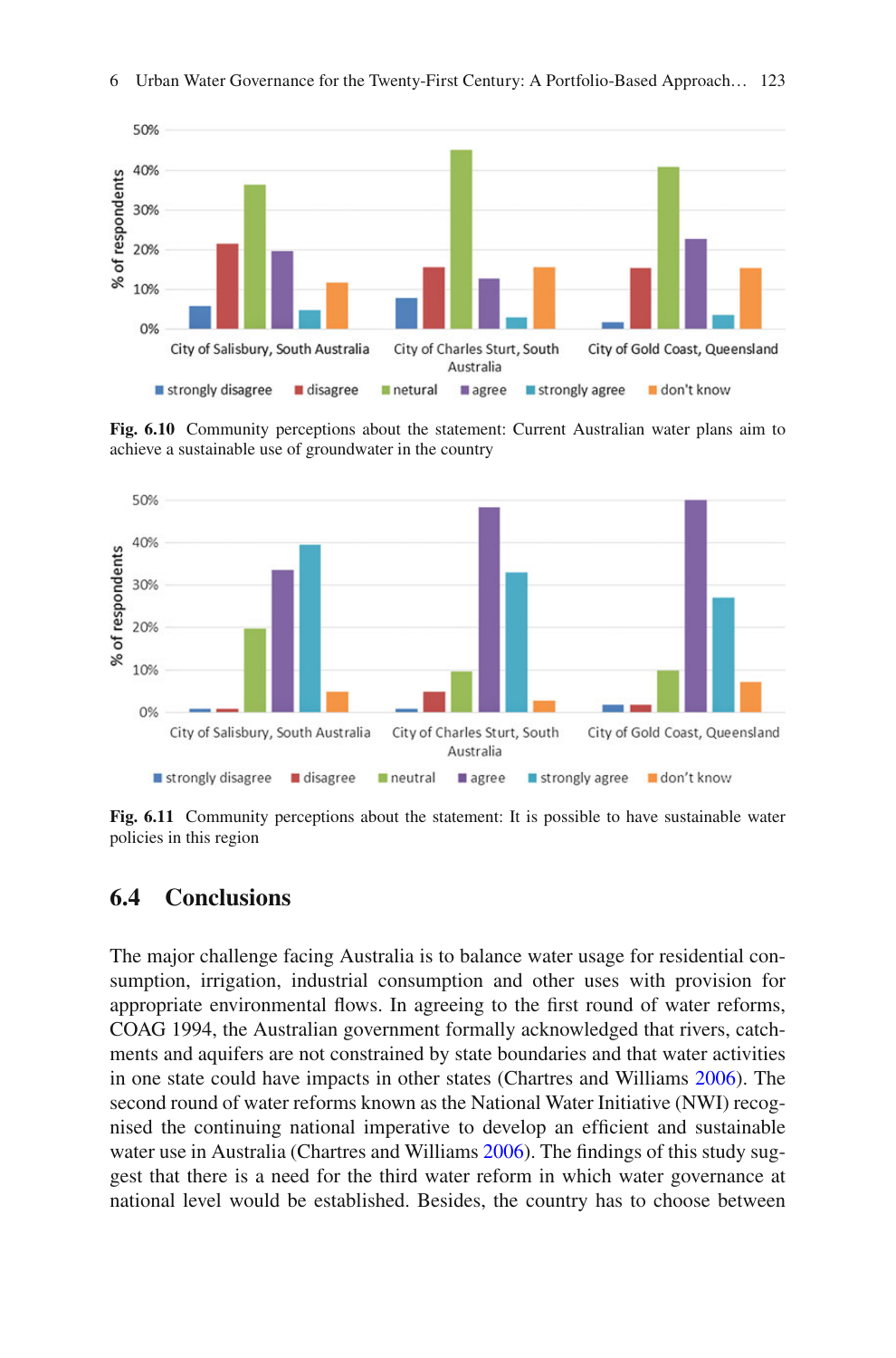more expensive capital investment like desalination plants and environmental options like stormwater storage and use via managed aquifer recharge which was strongly supported by the respondents. Nevertheless, the question on the extent to which and for what uses the community accepts the use of stormwater needs to be researched, although our study (Keremane et al. 2011) has partly touched upon some of these issues from a community perspective.

 With regard to implementing an integrated urban water management strategy in Australia, there is no "one size fits all" structural arrangement. While there is growing support for implementing a portfolio of water supply sources, it is also true that there are impediments to implementing this approach. These impediments are not generally technological, but are, instead, socio-institutional and in policy and legal areas (Keeley and Scoones 2003; Gupta [2007](#page-22-0); Uhlendahl et al. [2011](#page-24-0); Keremane et al.  $2014$ ). In addition, most of the challenges are related to the "new" water sources – stormwater and recycled wastewater. Results of the present study corroborate this finding in that the major policy and legal challenges highlighted by key stakeholders were related to treated stormwater and recycled wastewater. The most commonly identified impediment was the lack of a coordinated institutional framework revealing poor inter-organisational collaboration and coordination. In particular, the issues included the lack of an integrated water management plan, fragmented roles and responsibilities, unclear property rights and the lack of one leading agency to implement IUWM, often resulting in organisations being more reactive rather than reinforcing a proactive operational culture (Brown and Farrelly [2009 \)](#page-22-0). Fragmented and unclear roles and responsibilities relate not only to internal issues within organisations but also between and among other organisations.

As Brown (2008) points out, addressing these issues and achieving sustainable urban water management may require institutional change and extensive redesign of organisations and their basic operating practices (Brown 2008). This requires engaging the governments, corporations and society in a three-way collaborative effort (Chiplunkar et al. 2012). The focus therefore has to be on implementing institutional change through reform approaches that emphasise the introduction of developed coordinating mechanisms and an improvement in intra- and inter-organisational relationships (Briassoulis [2004](#page-22-0); Mitchell [2005](#page-23-0)). This means creating favourable institutional contexts, with the appropriate mix of public and private actors who are supported by coherent legislative and policy frameworks (Bahri 2011). This may require modifying existing legislation and policies to conform to a consistent framework based on the NWI principles in implementing a diverse water supply portfolio. However, achieving (cultural) transformations to encourage institutional change for implementation of an integrated urban water management approach may take several years, and therefore planners and policymakers must have a long-term framework for addressing these issues. Looking ahead, there is scope for further research to explore the intergovernmental issues and provide models to enable this transition and hence be a model for the world in portfolio approaches.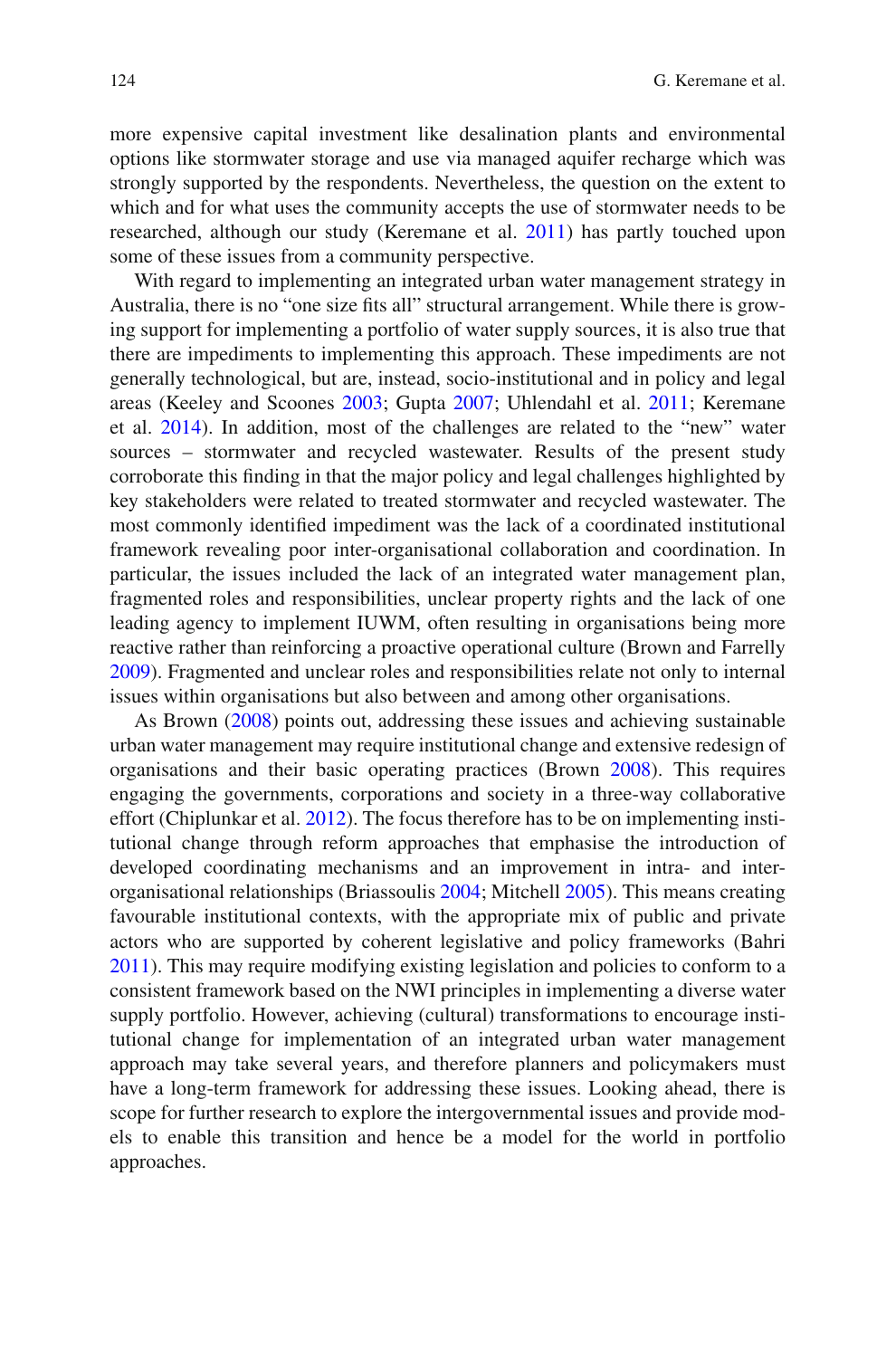<span id="page-22-0"></span> **Acknowledgements** The funding and support of the Goyder Institute for Water Research and the National Centre for Groundwater Research and Training is greatly appreciated. The authors would like to thank all participants who gave their time to participate in the voluntary interview process and online survey supporting this work. These included personnel from the local governments, state government departments, natural resource management boards, private sector and community organisations. The authors also thank the participants from the Cities of Salisbury, Charles Sturt and the Gold Coast for their time and participation.

# **References**

- Bahri, A. (2011). *Towards integrated urban water management* . Stockholm: GWP Perspectives Paper, Global Water Partnership.
- Bahri, A. (2012). *Integrated urban water management* (GWP, TEC background papers no.16). Stockholm: Global Water Partnership.
- Bakker, K., & Cook, C. (2011). Water governance in Canada: Innovation in the context of fragmentation. *International Journal of Water Resources Development, 27(2), 275–289.*
- Briassoulis, H. (2004). The institutional complexity of environmental policy and planning: the example of Mediterranean desertification. *Journal of Environmental Planning and Management*, *47* (1), 115–135.
- Brown, A. J. (2007). Federalism in Australia New life or old tricks? *ABC News* Online 9 February 2007.<http://www.abc.net.au/news/opinion/items/200702/s1843993.htm>
- Brown, R. R. (2008). Local institutional development and organisational change for advancing sustainable urban water futures. *Environmental Management, 41* (2), 221–223.
- Brown, R. R., & Farrelly, M. A. (2009). Delivering sustainable urban water management: A review of the hurdles we face. *Water Science and Technology, 59* (5), 839–846.
- Brown, R. R., Sharp, L., & Ashley, R. M. (2006). Implementation impediments to institutionalising the practice of sustainable urban water management. *Water Science and Technology, 54* (6– 7), 415–422.
- Chartres, C., & Williams, J. (2006). Can Australia overcome its water scarcity problems? *Journal*  of Developments in Sustainable Agriculture, 1, 17-24.
- Chiplunkar, A., Seetharam, K., & Tan, C. T. (Eds.). (2012). *Good practices in urban water management - Decoding good practices for a successful future* . Mandaluyong City: Asian Development Bank.
- Council of Australian Governments (COAG). (2004). *Intergovernmental agreement on a National Water Initiative between the Commonwealth of Australia, and the Governments of New South Wales, Victoria, Queensland, South Australia, the Australian Capital Territory and the Northern Territory* . Canberra: Commonwealth of Australia.
- Department of Energy and Water Supply (DEWS). (2013). *Queensland's water sector: A 30-year strategy discussion paper* (p. 22). State of Queensland.
- Department of Environment, Water and Natural Resources (DEWNR). (2014). *Transitioning Adelaide to a water sensitive city: Towards an urban water plan for Greater Adelaide. Issues paper* (p. 17). Government of South Australia.
- Dovers, S. (2008). Urban water: Policy, institutions and government. In P. Troy (Ed.), *Troubled waters: Confronting the water crisis in Australia's cities* . Canberra: ANU E Press.
- Giordano, M., & Shah, T. (2014). From IWRM back to integrated water resources management. *International Journal of Water Resources Development, 30* (3), 364–376.
- Gupta, J. (2007). *'Glocal' water governance: Controversies and choices* (Discussion paper on governance). Delft: UNESCO-IHE, Institute for Water Education.
- Hussey, K., & Dovers, S. (2006). Trajectories in Australian water policy. *Journal of Contemporary Water Research & Education, 135* (1), 36–50.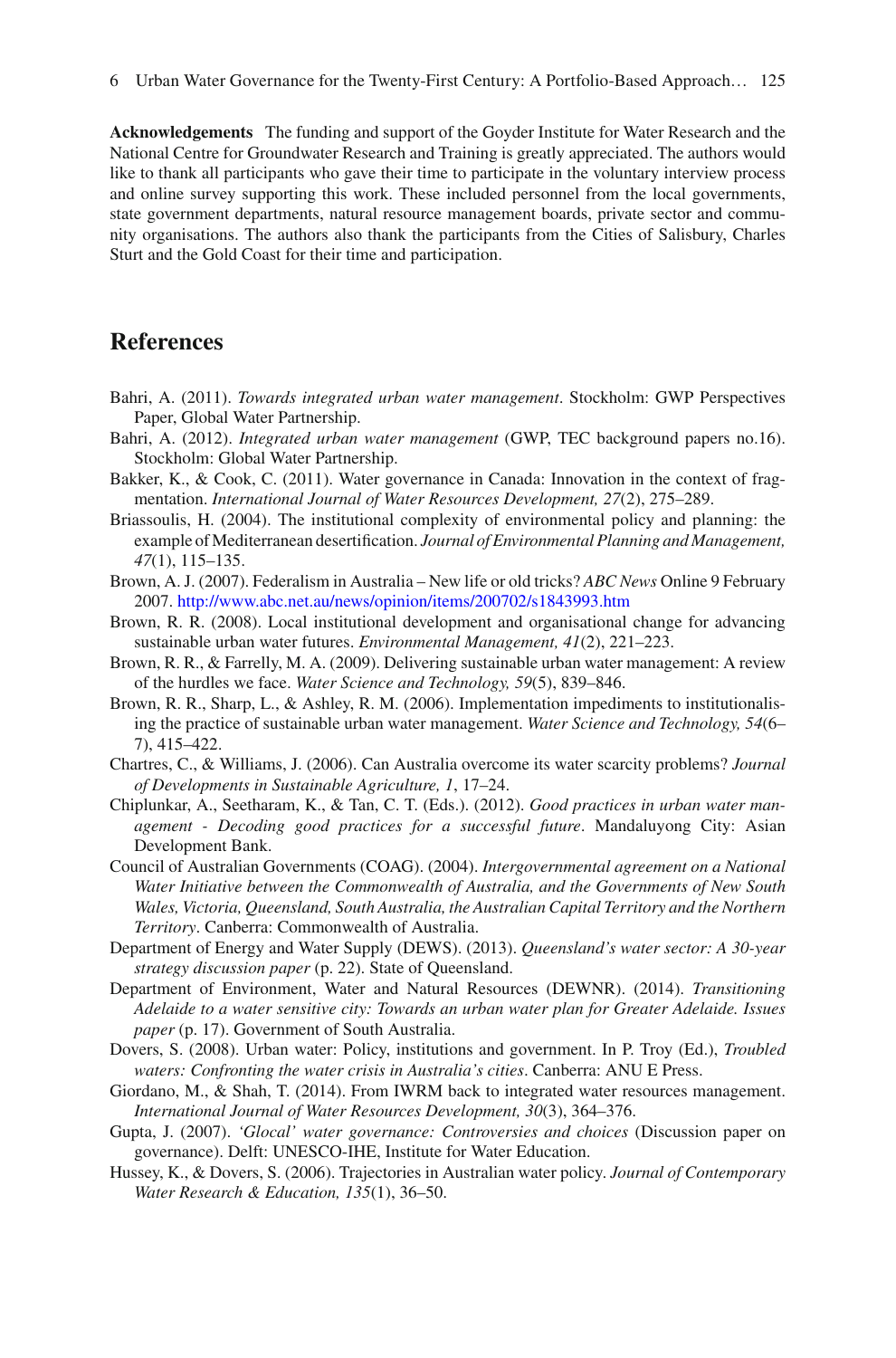- <span id="page-23-0"></span> Infrastructure Australia. (2013). *Update paper - Balance sheet impacts of sell to build* . Canberra, December 2013.
- Keeley, J., & Scoones, I. (2003). *Understanding environmental policy processes: Cases from Africa* . London: Earthscan.
- Keremane, G. B., McKay, J. M., & Wu, Z. (2011). No stormwater in my tea cup: An internet survey of residents in three major Australian cities. *Journal of the Australian Water Association, 38* (2), 118–124.
- Keremane, G. B., Wu, Z., & McKay, J. M. (2014). Is organisational culture a barrier to implementing integrated urban water management in Adelaide. *Journal of the Australian Water Association, 41* (8), 27–29.
- Kildea, P., & Williams, G. (2010). The constitution and the management of water in Australia's rivers. *Sydney Law Review, 32* (4), 595–616.
- Laban, P. (1994). *Accountability: An indispensable condition for sustainable natural resource management*. In Proceedings of the international symposium on systems-oriented research in agriculture and rural development, CIRAD-SAR, Montpellier, 21–25 November 1994.
- Laban, P. (2007). Accountability and rights in rights-based approaches for local water governance. *Water Resources Development, 23* (2), 355–367.
- LECG Limited Asia Pacific. (2011). *Competition in the Australian urban water sector* (Waterlines report series no. 42). Canberra: National Water Commission.
- Lundy, O., & Cowling, A. (1996). *Strategic human resource management* . London: Routledge.
- Maksimović, Č., & Tejada-Guibert, J. A. (2001). *Frontiers in urban water management: Deadlock of hope?* (p. 416). Cornwall: IWA Publishing.
- McKay, J. M. (2002). *Encountering the South Australian Landscape: Early European misconceptions and our present water problems* . Hawke Institute Working paper series paper 21. [www.](http://www.hawkecentre.unisa.edu.au/institute) [hawkecentre.unisa.edu.au/institute](http://www.hawkecentre.unisa.edu.au/institute)
- McKay, J. M. (2005). Water institutional reform in Australia. *Water Policy, 7* (2), 35–52.
- McKay, J. M. (2006). Issues for CEOs of Australian water utilities with the implementation of the integration and ESD requirements in Australian water laws. *Journal of Contemporary Water Research & Education, 135* (1), 115–130.
- McKay, J. M. (2007). Water governance regimes in Australia: Implementing the national water initiative. *Journal of the Australian Water Association, 34* (1), 150–156.
- McKay, J. M., Halanaik, D. (2003). *New directions and national leadership in developing water policies in federations – India and Australia* . Paper presented at the ACIAR conference on institutional issues in water resource allocation: Lessons from Australia and implications for India, Beechworth, Australia, 17–18 July 2003.
- Mitchell, B. (2005). Integrated water resource management, institutional arrangements, and landuse planning. *Environment and Planning A, 37* (8), 1335–1352.
- Mitchell, V. (2006). Applying integrated urban water management concepts: A review of Australian experience. *Environmental Management, 37(5)*, 589-604.
- Mukheibir, P., Howe, C., & Gallet, D. (2014). What's getting in the way of a 'one water' approach to water services planning and management? An analysis of the challenges and barriers to an integrated approach to water. *Journal of the Australian Water Association, 41* (3), 67–73.
- National Water Commission (NWC). (2004). *Intergovernmental agreements on a national water initiative* . Canberra: NWC.
- National Water Commission (NWC). (2007). *Institutional and regulatory models for integrated urban water cycle management – Issues and scoping paper* (p. 30). Canberra: Commonwealth of Australia.
- National Water Commission (NWC). (2012). *National performance report 2010–11: Urban water utilities* . Canberra: National Water Commission (NWC).
- Pinkham, R. (1999). *21st century water systems: Scenarios, visions and drivers* (p. 20). Snowmass: Rocky Mountain Institute.
- Srivastava, V. (2004). *Lessons for India: Australia's water sector reforms* . Water and Sanitation Program – South Asia Field Note, The World Bank, 55 Lodi Estate, New Delhi, India.